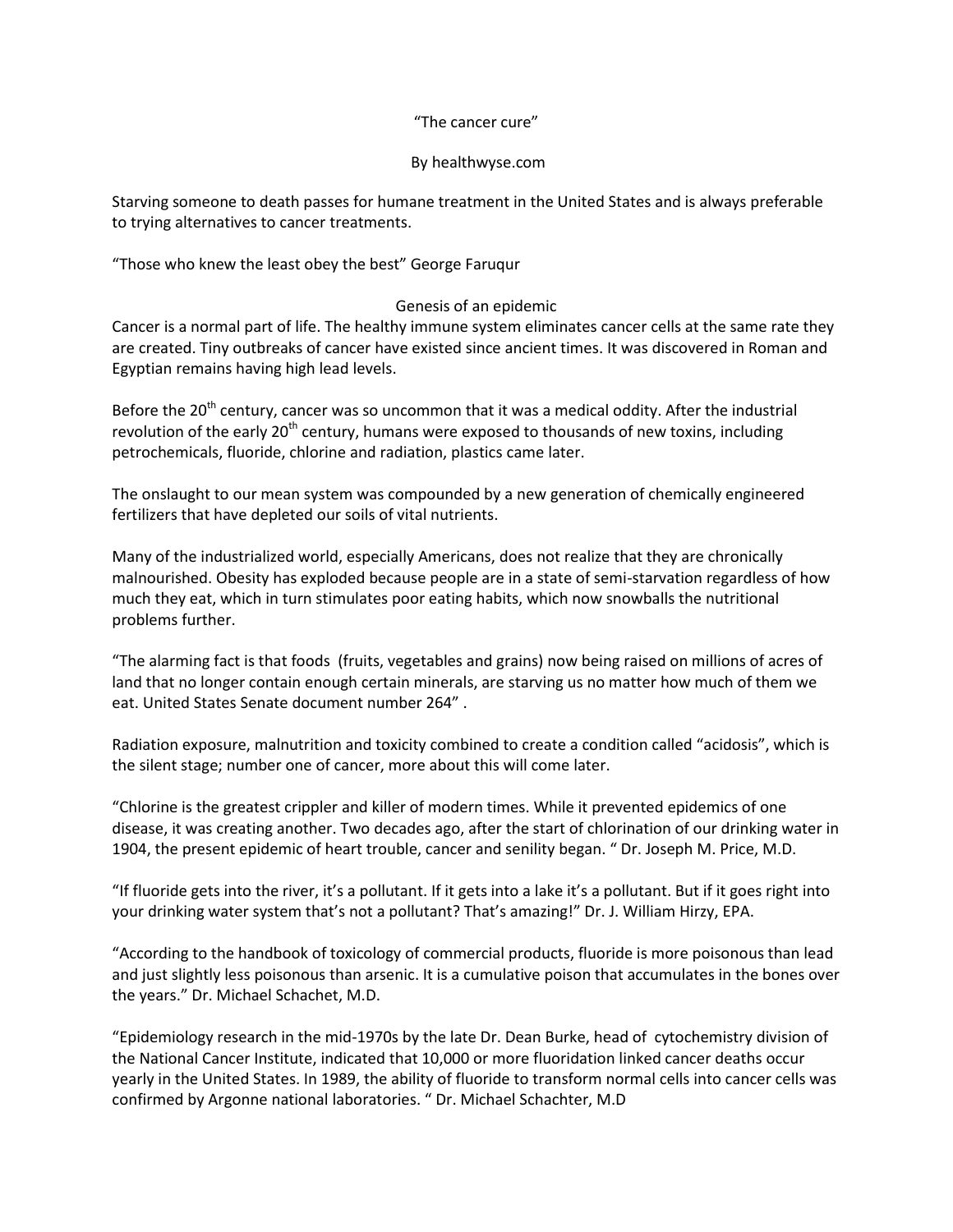The chemical companies are finding innovative ways to poisonous every day. There are thousands of poisonous combinations and foods. Here are just a couple of the thousands of examples.

You probably suspect that a normal steak would increase your chance of getting cancer, because it is "red meat" after all. This belief is due to a chemical con job.

The meat itself, in its natural form, is harmless the cancers are actually caused by the sodium nitrate and potassium nitrate that are added to "red meats" by the food and chemical industries. This has been scientifically validated dozens of times don't expect to hear about it from your doctor. Organic foods are never used by the food industry or chemical industry in relevant studies because the results are always damning take for example the case of eggs. Organic range fed chickens produce eggs that do not adversely affect cholesterol. In the study that it originally maligned eggs, powdered eggs were used from chickens that were factory farmed.

This is how the data shopped to get the right scientific results that "they" wanted from the beginning. They want us to believe that we are somehow being sickened by natural foods which were never a problem during the previous 9000 years, instead of realizing it is their poison sickening us. They have been succeeding. Chickens are plumper than any organic chicken that you will ever find in for a good reason. This is because it is fed arsenic from the time it was born like most US chickens.

Poisoning the chickens causes them to become unnaturally obese regardless of their eating habits, so that they will command a higher selling price. This detestable practice was an FDA approved in 1944 and is considered "normal" are you getting your daily recommended dosage of arsenic? If any of this upset your stomach there's always radioactive Pepto-Bismol, business is always radioactive.

# The carnage

When doctors went on strike in Israel in 1983 and again in the year 2000 the mortality rate fell approximately 50%.

In 1976, the number of deaths fell by 18% in Los Angeles, when LA doctors went on strike for merely one month. The pattern has been mirrored in five other major doctor strikes around the world. The number of deaths from pharmaceuticals and cancer treatments every year outnumber the deaths for all wars in all US history. According to the most recently released U.S. Census data as of 2005 cancer is the second leading cause of death in the United States, just slightly ahead of pharmaceutical reactions.

Preindustrial in modern cancer rates: one in 25 people died of cancer in the year 1900. Now about one in four people die of cancer, in most cases, actually death by medicine. 41% of Americans will eventually be diagnosed with cancer. Virtually all Americans have a condition known as acidosis.

Chemotherapy and radiation are purportedly the most scientific methods of cancer treatment. Yet the numbers do not jive. On average chemotherapy and radiation treatments are only effective for to 5% of the time for long-term recovery. Yet they are poisonous 100% of the time.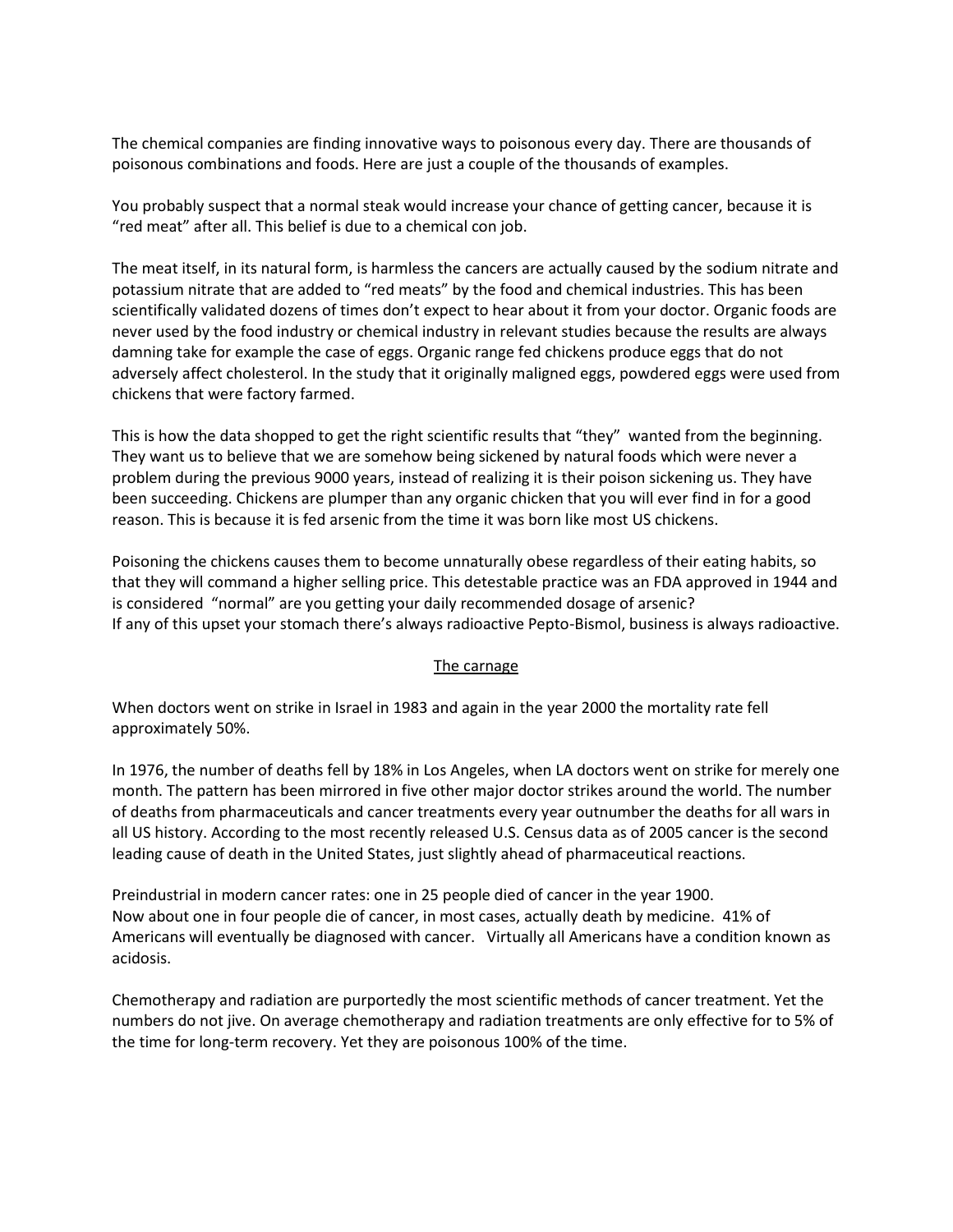The phrase successful treatment has been redefined by oncologists and the medical literature to mean having no tumors, (without regard to cancers) for a mere five years, and they continue counting patients as survivors even when they die in six years, in order to cook the numbers about their cure rates. This is one of the ways science is manipulated to render the right drug numbers.

"My studies have proven conclusively that untreated cancer victims actually live up to four times longer than treated individuals. For a typical type of cancer, people who refused treatment lived for an average of 12 <sup>1</sup>/<sub>2</sub> years longer. Those who accepted surgery or other kinds of treatment such as chemotherapy radiation or cobalt lived an average of only three years" Dr. Harden Jones, physiology University of California Berkeley.

Children who are successfully treated for Hodgkin's disease are 18 times more likely to later develop secondary malignant tumors. The risks of leukemia increase markedly for years after the ending of successful treatments, and reached a plateau after 14 years, but the risks of developing solid tumors remained high and approach 30% at 30 years. New England Journal of Medicine.

The secondary cancers that are caused by the treatments are deadlier and much more effect than the original cancers.

All nuclear and chemotherapy treatments are known to cause and spread cancers. These are flippantly referred to as "known side effects" cancer screenings do the same, by likewise exposing victims to radiation and various industrial poisons. This is why breast cancer rates explode with expansive mammography testing.

Iatrogenic deaths (deaths caused by doctors) is the third leading cause of death in the United States according to the medical establishment's own statistics. Death by Dr. is so normal that they had actually coined a word for it; "iatrogenic".

Girls who undergo chemotherapy and radiation treatment space at 35% chance of developing breast cancer by the time they are 40, which is 75 times greater than average. Mammogram radiation also produces cancers, especially in the breast area.

"A study of over 10,000 patients shows clearly that key most supposedly strong track record with Hodgkin's disease lymphoma is actually a lie. Patients who underwent chemo were 14 times more likely to develop leukemia and six times more likely to develop cancers of the bones, joints and soft tissues than those patients who did not undergo chemotherapy." Dr. John diamond M.D.

"Chemo brain" is a term using chemotherapy that means becoming permanently challenged. This means that the medical establishment now has a multitude of drugs that you can purchase for the rest of your life to treat and manage your new mental handicaps. (Intelligence, concentration, memory and emotional stability graph)

"If a patient with a tumor is receiving radiation or chemotherapy, the only question that is asked is, "how is the tumor doing?" No one ever asks how the patient is doing. In my medical training, I remember well seeing patients who were getting radiation and/or chemotherapy. Tumor would get smaller and smaller, but the patient would get sicker and sicker. At autopsy we would hear, "isn't that marvelous! The tumor is gone!" Yes, it was, but so was the patient." Dr. Philip Benzel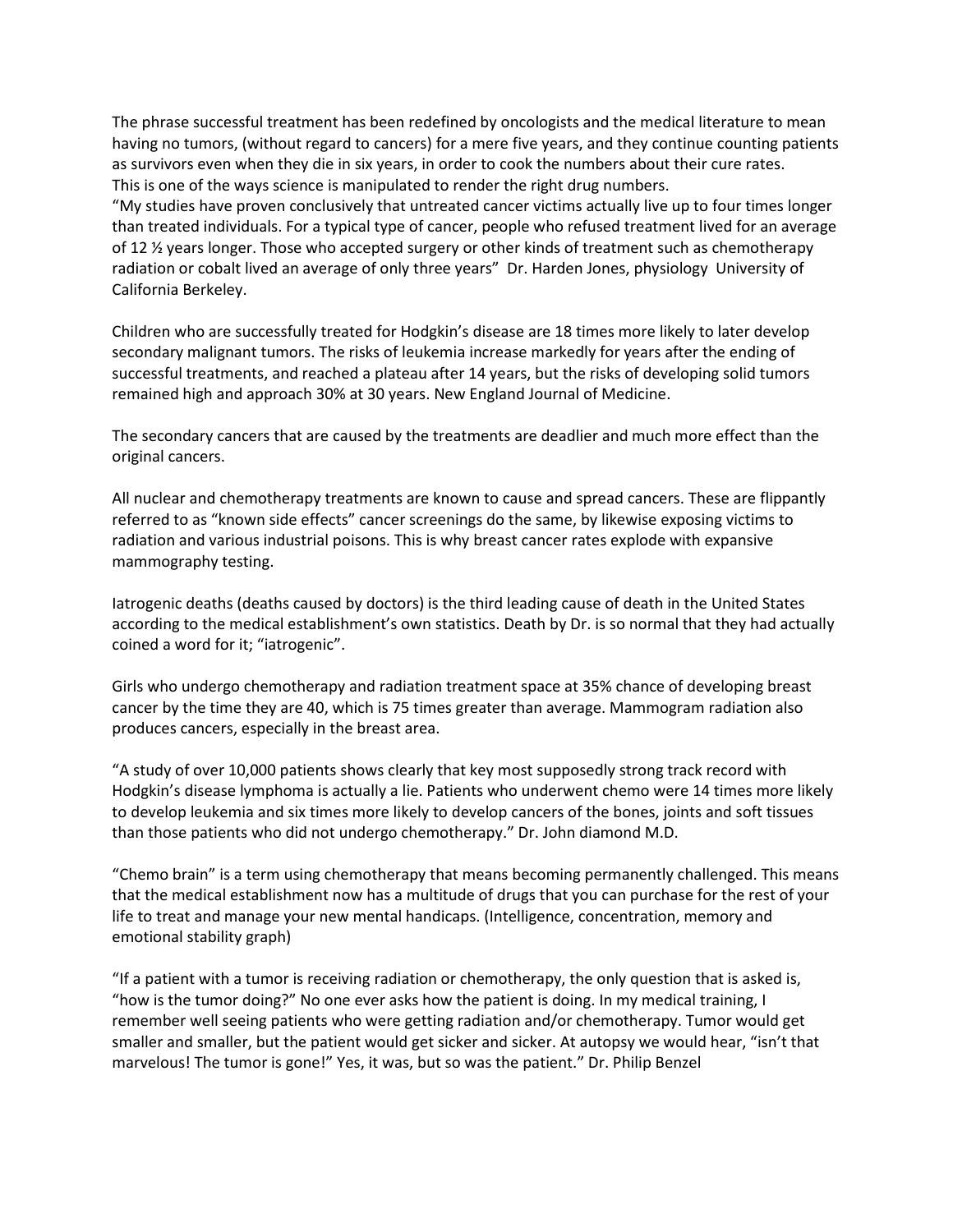Dr. Ewan Cameron and two-time Nobel Prize winner Linus Pauling did studies in Scotland (which were later duplicated by studies in Canada and Japan) comparing vitamin C therapy versus chemotherapy. Guess which before patients live longer on average and by how much.

The vitamin C patients lived an average of six times longer than the chemotherapy patients did; and of course, they also had of substantially better quality of life too.

The difference was due to the effect that vitamin C strengthens the immune system instead of weakening it further.

"As a chemist trained to interpret data, it is incomprehensible to me that physicians can ignore the clear evidence that chemotherapy does much, much more harm than good." Alan Nixon PhD past president of the American chemical Society.

Chemo skin a.k.a. radiation recall "Survivors of lymphoma experienced 11 times the number of deaths expected from the general population, and although this rate declined over the years, it was still three times higher than expected 45 years after the original diagnosis." Reuters news service

Whenever a cancer patient dies of sepsis, it is virtually always because chemotherapy destroyed the patient's immune system, and thereby allowed sepsis to easily kill the patient. These are usually counted as "sepsis deaths", instead of cancer deaths. It is another way that the medical community manipulates the statistics about the safety and effectiveness about chemotherapy and radiation.

The same time scientific chicanery is applied to fatal pneumonias, her failures, and diabetes cases that were actually caused by cancer drugs and radiation.

The petrochemical industry, and the medical community and their regulatory partners in government have convinced us that sunlight is a carcinogen. Sunlight produces vitamin D in the skin from cholesterol which removes excess cholesterol. More important is the vitamin D from sunlight and it reduces the risk of getting cancer over 70% including skin cancer.

People with greater sun exposure have higher rates of skin cancer because they use the most sunscreen. Sunscreen sometimes contain a photo-reactive ingredient that becomes carcinogenic when it asked exposed to light. Otherwise, they contain persistent carcinogens such as zinc oxide, titanium oxide, and aluminum hydrochloride.

The chemical companies created the problem so they could sell us their solution. The real solution is simply not to expose oneself to their poisons. Their propaganda in big media is so powerful that they now have us blaming our illnesses on the sun. Vitamin D said deficiency is common, which proves that most of us to not get enough sun exposure.

Skin cancer only became a major problem in the mid- $20<sup>th</sup>$  century, after the advent of sunscreens, in much the same way that breast cancer became epidemic only after the and vent of mammography. Breast-feeding, not mammograms is the surest way to prevent breast cancers. In fact breast cancer was known as a disease known as, "the nuns disease".

"It has been estimated that only 10 to 20% of all procedures currently used in the medical practice have been shown to be efficacious by controlled trial." The Office of Technology Assessment health program, ``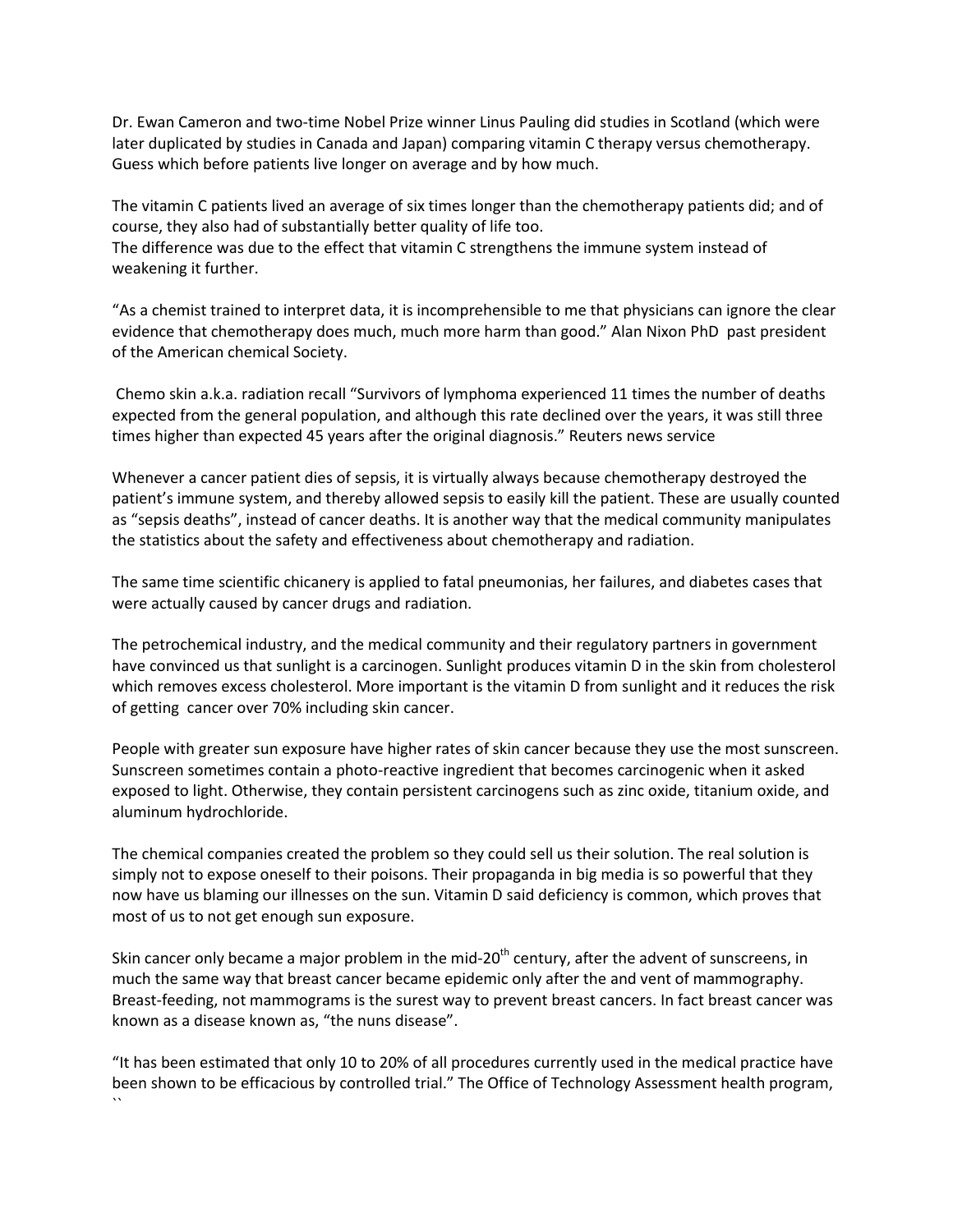the permanent lifetime average cure rate (not the mere five years of tumor remission that they used to cook the numbers) is only about 4%.

Therefore with poisonous "conventional therapies", there is approximately a 96% chance that cancer will eventually kill you, or more likely, the treatments will.

### The system

"You wouldn't believe how many FDA officials or relatives or acquaintances of the FDA officials come to see me as patients in Hanover. You wouldn't believe this. Or directors of the AMA, or ACA or the presidents of orthodox cancer institutes." Hans Nieper MD alternative medicine practitioner

"The bottom line is that the medical systems are controlled by financiers in order to serve the financiers. Since you cannot serve people homeless they get sick, the whole medical system is designed to make people sicker and sicker." Dr. Guylain Lanctot, M.D. author of "the medical Mafia: how to get out of it alive and take back our health and wealth'

The farm of brainwashing begins early. The advertisement recommends the use of Ritalin for a tired mother syndrome before ADD was discovered as a way to save lagging Ritalin sales. Title of the ad is Ritalin sparks energy. In past times, various children's cartoon depicted vegetables is a method to increase strength and superpowers. Special powers like strength or a means to defend oneself or others, not as a means unto itself. Cartoon and game characters avoided poisons, explosives and radiation. These things were the weapons of the bad guys and still are, but by the way. In modern children's entertainment chemicals and radiation provide superpowers such as the hulk. Morals pertaining to character and health are long gone.

The more chemicals, especially radioactive chemicals the better. Now the nuclear industry and the petrochemical industry are the sources of amoral powers and genetic mutations are also considered to be a great thing, in order to promote Biotech two. See the pattern? Spiderman , the X-Men, the fantastic four, Jimmy neutron, and of course, for when they get older… The FDA.

Understanding the corrupt system requires a study of the US FDA and partners and its unsavory history.

"He who controls the past controls the future. He who controls the present controls the past." George Orwell's "1984"

The FDA began life as a division of chemistry, and was later known as the Bureau of chemistry, long before changing its name to the FDA. It's name was changed to conceal its chemical industry agenda. It has always provided a type of legal immunity for companies that put chemicals into foods and to pharmaceutical companies via "its approvals" which leave citizens without legal recourse against the chemical industry.

The original Canvas of the Bureau of chemistry, in 1909 who later became the FDA: it's true job was and is to "approve" and sanctioned products from the chemical industry and thereby illegally shield the chemical industry from us by declaring what is "safe".

They routinely privately gather data to share with other chemical industry partners to mitigate liability. For example, contamination information that they hide from the public. These are "P.R. issues".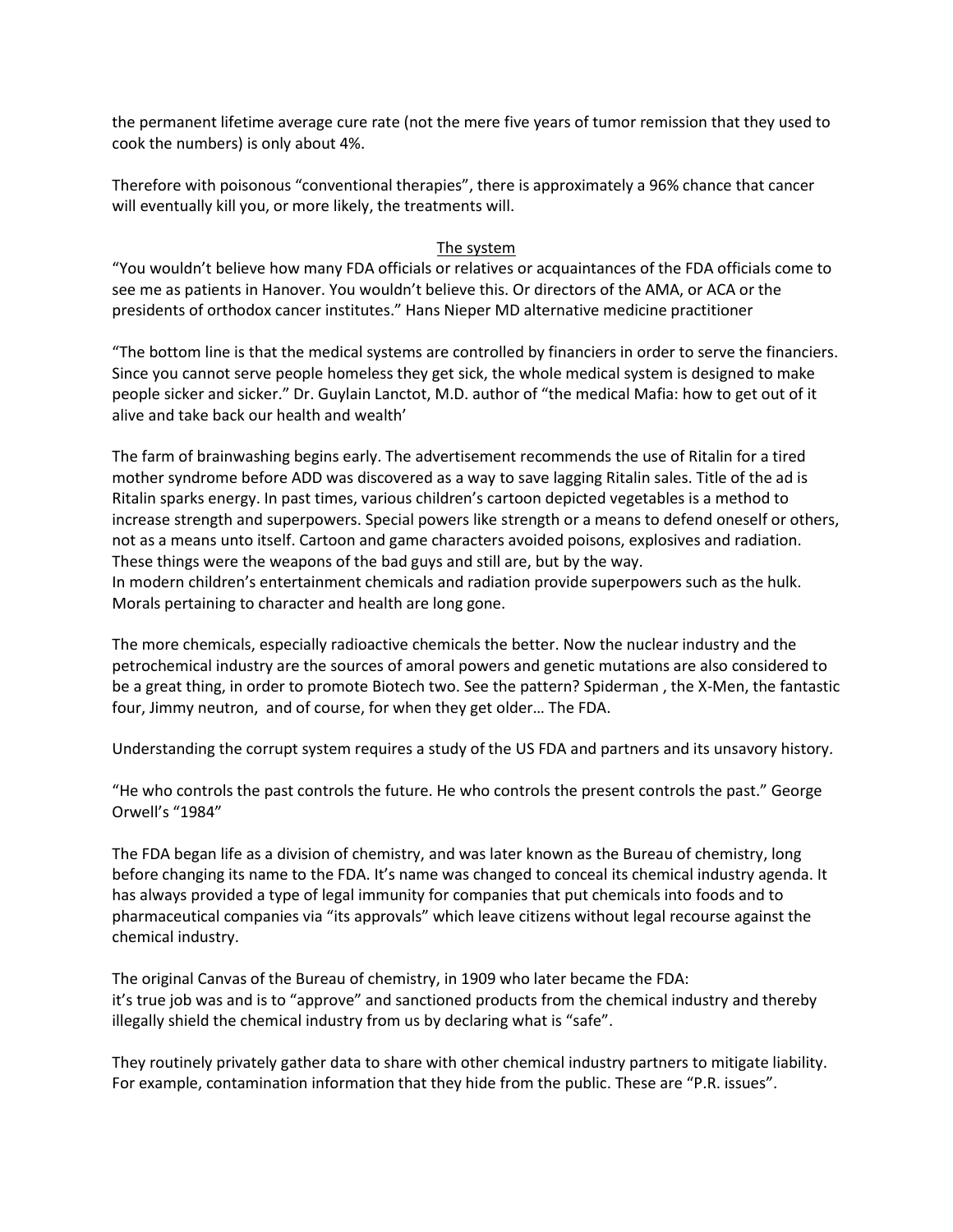Good luck winning a case in the US court against a billion-dollar chemical company whose products are FDA approved and are given as generally recognized as safe harbor status. These shield and chemical companies give them plausible deniability.

The modern FDA came into being in 1913, the same year that the Rockefeller foundation was created. The FDA works hand-in-hand with the Rockefeller foundation and the American Medical Association. The Rockefeller foundation was founded in 1913, with its main emphasis upon medicine and medical education.

The initial Rockefeller medical school donations totaled over \$550 million. In 1920 alone the Rockefeller foundation gave money to 18 medical schools across 14 countries. Its partners at the FDA began an aggressive campaign of suppressing medicines that competed with the chemical industry.

"I will never have and never will approve a new drug to an individual, but only to a large pharmaceutical company with unlimited finances." Dr. Richard J Kraut director of the FDA's Bureau of drugs Spotlight January 18, 1982.

Suppressed were the natural medicines that their industry could not legally control and monopolize with drug chemical patents. Natural substances can never be patented. This is why every natural and nontoxic therapy is automatically called "quackery" by the FDA, the chemical industry, and the medical establishment.

Only unnatural non-organic and toxic chemicals may be patented, and thus non-toxic medicines are a threat to the business of medicine.

"The FDA protects the big drug companies and is subsequently rewarded and using the government's police powers, they attack those who threaten the big drug companies. People think that the FDA's protecting them. It isn't. What is the FDA doing and what the public thinks it is doing are as different as night and day." Dr. Herbert Ley, former Commissioner of the FDA

"In 1919 \$5 million Rockefeller foundation gift to certain Canadian medical schools help bring Canadian medical education into the  $20<sup>th</sup>$  century. |" McGill University press

Medicine was not the lucrative market as it is today, so medical schools were begging for the Rockefeller grants that were being handed out to compliant schools. Compliance to the Rockefeller stipulations `drugs and trashing entire libraries of past procedures.

What happened was a preamble to book burnings elsewhere and in some cases, the FDA is indeed did have book burnings. Those were dangerous times for traditional naturalpathic doctors. All dissenters who embrace the old time tested holistic and natural path of methodologies of healing would henceforth be demonized as "quacks" in formal medical training.

That was despite some of those "quacks" having Nobel prizes in medicine and vastly superior results. It was a carrot and a stick strategy.

Compliant schools were given the carrot, Rockefeller money.

Competing doctors got the stick FDA police actions. Some doctors died in prison for having cured patients with unapproved medicine.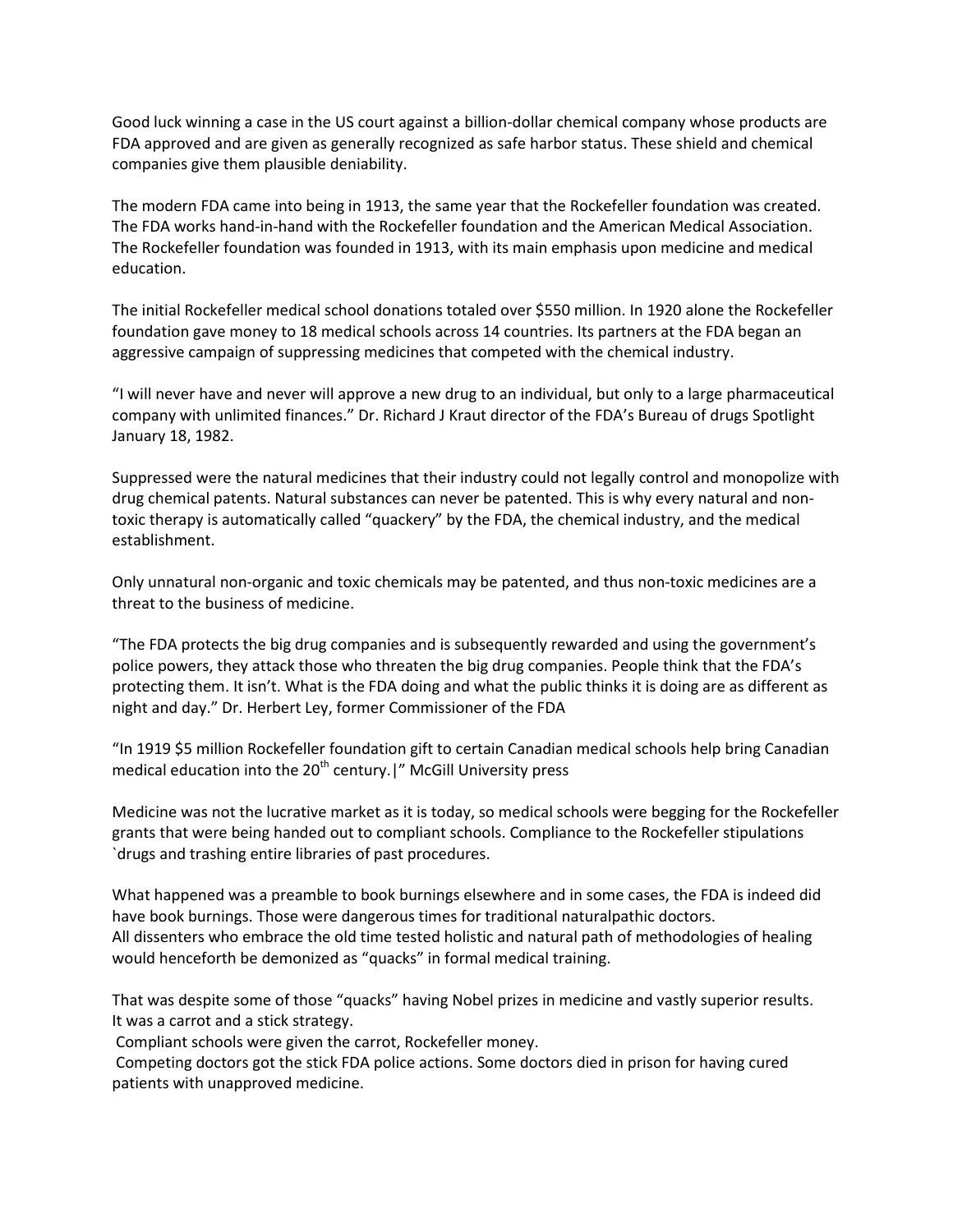It's still happening and stores selling organic foods and certain cancer killing vitamins or even raw milk. It's not just doctors with tears anymore. Curing is illegal by the way since no cures are ever "approved".

Tutors being freedom from chemical dependence: freedom from them. An unholy alliance formed between the American Medical Association, the FDA and the Rockefeller foundation.

To ensure compliance for medical schools Rockefeller foundation frequently insisted that Medical Schools Pl., Rockefeller employees on their boards of directors.

"The general education board of the Rockefeller foundation, also approached in 1914, pledged \$500,000 on the condition that the University raise \$1.5 million by January 1, 1916 and paid clinical faculty allopathic doctors only, on a full-time basis. With the Brady money in the hope of GEB funding the gale Corporation and the hospital signed an affiliation contract with the hospital before the deadline of July 1, 1914. Yale University medical school website.

The new legally enforceable medical monopoly paralleled the past Rockefeller monopoly from the petrol at chemical industry of times past. Instead of owning all petroleum the Rockefeller Empire now controlled virtually all medicine. He only lien share of the chemical industry, which would later be called the "pharmaceutical" industry.

Once again, it was check and checkmate against the American people. The ramifications would be felt worldwide. Throughout his life, John D Rockefeller Senior refused to take his own medicine. He used traditional holistic medicines for his own health. Alongside many of his friends at the FDA and the AMA, after the hijack of the medical schools the true carnage of polio, heart disease and cancer exploded.

"I had a brain cancer specialists it in my living room and tell me that he would never take radiation if he had a brain tumor, and I asked him, "but you do you send people for radiation?" And he said, "of course, I'd be drummed out of the hospital if I didn't." Dr. Ralph Moss PhD

90% of oncologists would never take radiation for lung cancer.

84% would never take chemotherapy for colon cancer.

Harvard study published in the US national Institute of health;"oncologists very in their willingness to undertake anticancer therapies"

The gift from big Pharma that starts in medical school, and only gets bigger throughout the student's career. (Kickbacks)

doctors in other specialties simply write prescriptions, but oncologists or cancer doctors make most of their income buying drugs wholesale and selling them to the patient's at exorbitant prices. They tell patients that they'll die without them. NBC nightly news story cancer docs profit from chemotherapy drugs"

"Most cancer patients in this country die of chemotherapy. Chemotherapy does not eliminate breast, colon or lung cancers. This fact is been documented for over a decade. Yet Dr. still use chemotherapy for these tumors. Women with breast cancers are likely to die faster with chemo than without it." Dr. Alan Levine, M.D.

"The American Cancer Society tried to ruin my research foundation." Albert Szent-Gyorgyi PhD discover of vitamin C, winner of the 1937 Nobel Prize for medicine.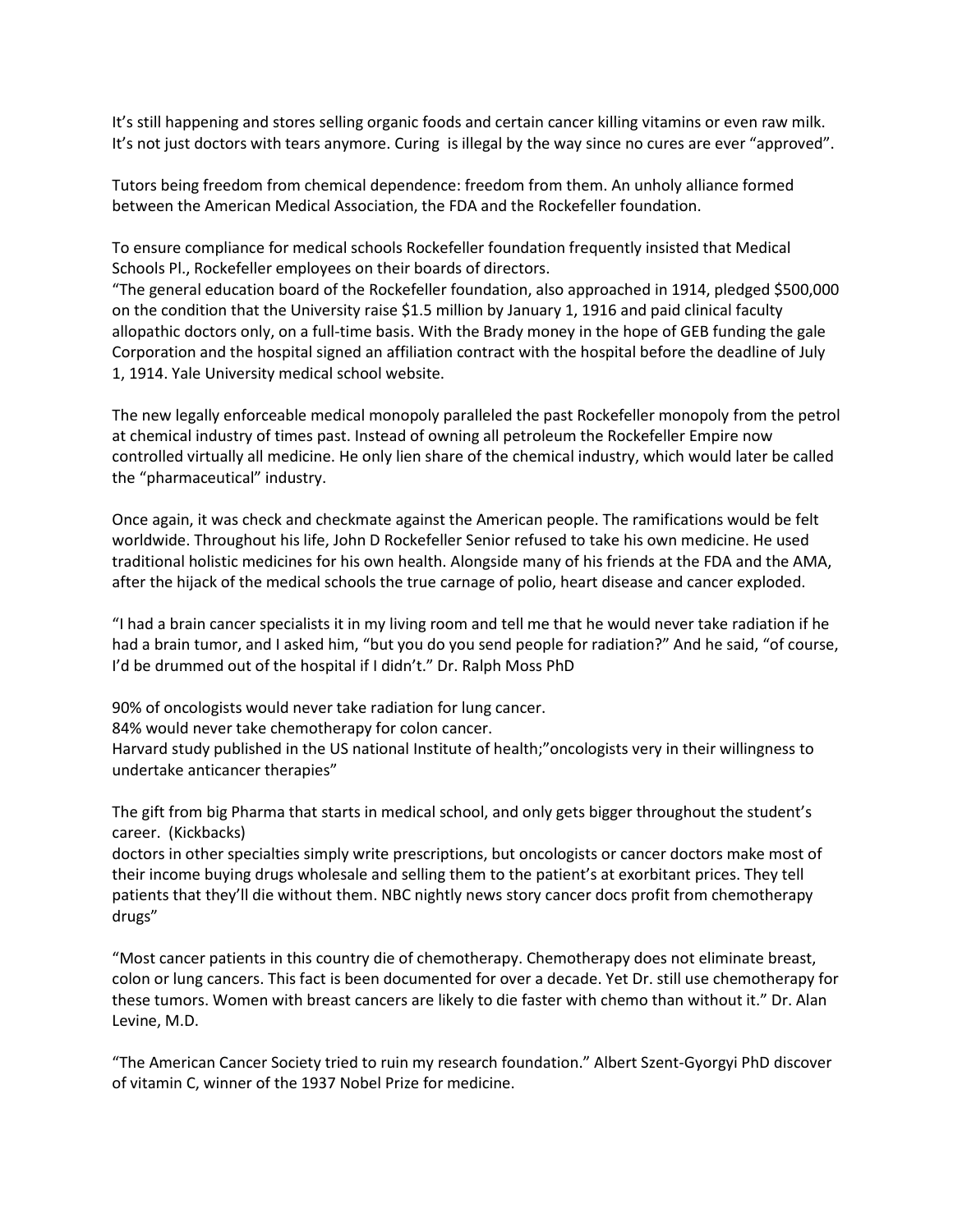Guess when this organization was founded by home the American Cancer Society: it was founded by John D Rockefeller Junior in the magic year of 1913, while donating at Harvard University. Do you believe that they will someday announce a cure and cut themselves off from the truckloads of money? A better question would be why vitamin C was a threat to their mission?

We are led to believe that the "miracles" of modern medicine are superior than traditional herbal medicines. What they don't mention is that between 50% and 75% of the chemotherapy drugs include ingredients from those, "weeds". They include organic compounds and are the reasons why drugs are sometimes effective.

According to the U.S. Census, cancer is the second largest killer in the United States, but most of those people die from the treatments, not the cancers. Pharmaceutical drugs are the fourth largest killer. The US has the most dangerous, and yet the most expensive medicine system in the world. It causes 60% of all US bankruptcies.

"There is not one, but many cures available. But they are all being systematically suppressed by the ASC and the NCI and the majority of oncology centers, they have too much of an interest in the status quo." Dr. Robert Atkins MD creator of the Atkins diet

# Curing cancer despite the establishment

*The cures aside and in this movie and/or literature provide no guarantees for any particular person or situation, that the odds of living a long and healthy life with quality and dignity are greater with every one of these methods done with modern orthodox therapies. The Orthodox all-wheel patent medicine for cancer is most often a bankrupting death sentence.*

First and foremost cancer is not an outbreak of tumors. We know that the establishments treats them as the same, but it would be a waste of time and space to go there.

# Meet Dr. Otto Warburg one of the most important unknown men who ever lived.

Remember Dr. Otto Warburg: in 1931, Dr. Warburg was awarded the Nobel Prize for medicine. Since then, his discoveries have been suppressed by the medical establishment so successfully that only alternative medicine researchers ever learn of them, or of him.

His Nobel Prize was awarded for finding the root cause and survival mechanism of cancer cells. Then the media and the medical journalists censored his research.

It is unlikely that Warburg's discoveries, which are among mankind's greatest accomplishment, are topics you were to fight about. They are not even mentioned in the medical schools, except in a mocking and cursory fashion.

Dr. Warburg discovered that cancer cells only thrive in the absence of oxygen, whereas normal cells require oxygen. He found that oxygen exposure actually has a poisoning effect upon cancer cells. He realized that mutated cancer cells do not derive their energy from respiration, but instead from a fermentation process that draws upon blood sugars.

Warburg further notice that bodies with a low pH (acidic bodies) were more cancerous, because of having a low pH, meant having a high resistance to oxygen absorption.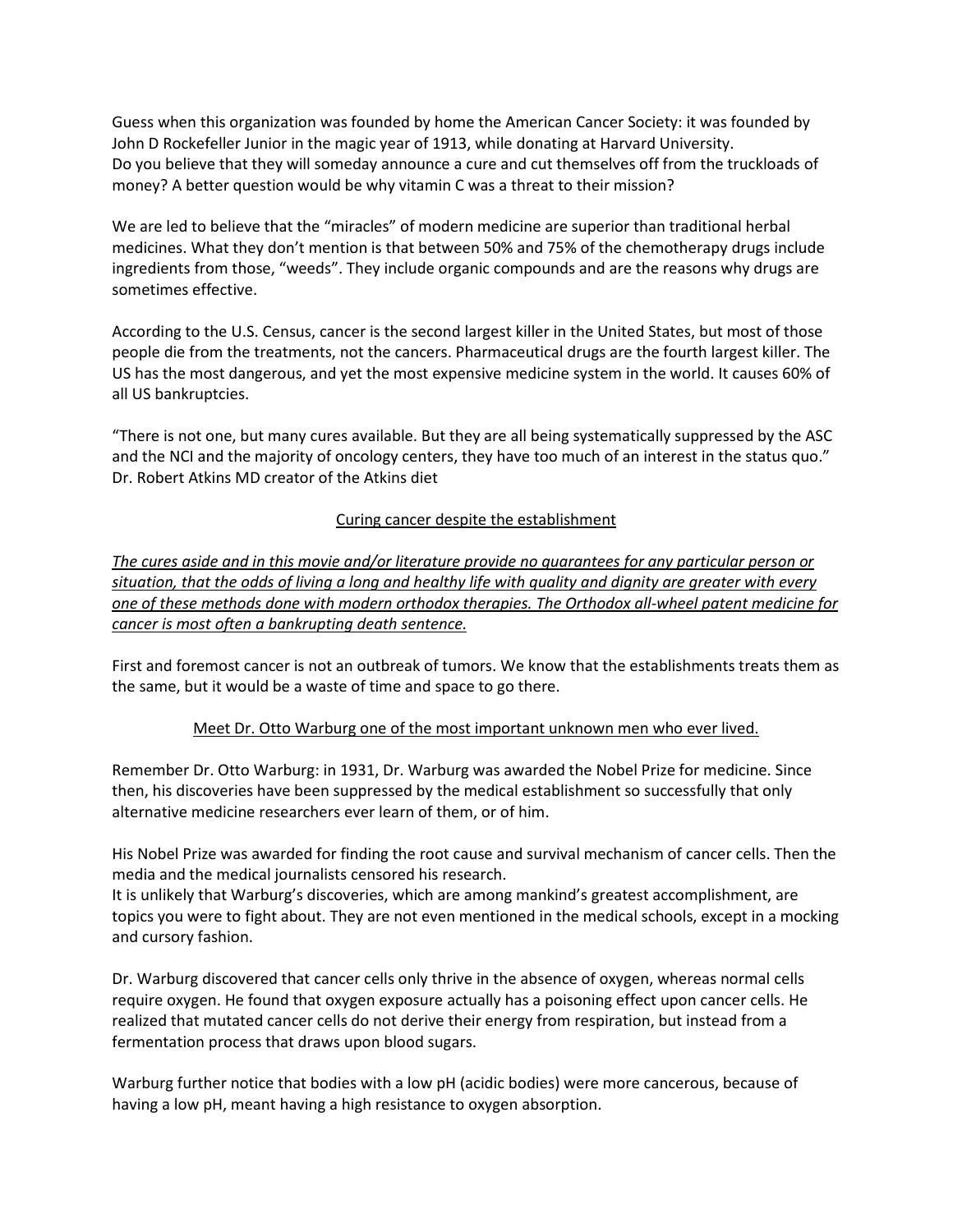People having a high pH (greater than 7.4) never got cancers and always had high oxygen levels in their blood.

All cancers in absolutely every category, rapidly die when the body's pH goes beyond 8.5. Most other pathogens die too.

Cancer patients routinely have a pH between four and five, and about one half the oxygen in their blood. Cancer is not compatible with a healthy pH environment that is full of oxygen. Take example that cancer of the heart is virtually nonexistent, because blood flowing from the lungs into the heart are at the highest pH and oxygen levels of the entire body.

Healthy individuals have a blood oxygen level between 98 and 100, as measured by a **pulse oximeter**, but cancer patients routinely show around 60. Oxygen is replaced in a cancer patient's blood with wastes, such as carbon dioxide, compounding the toxicity and oxygen starvation, which in turn compounds the acidity and the avalanche effect.

"In 1964, only one person in 214 contracted cancer. Today it is one of three females and one and two males. The determining factor between the health and diseases pH. It is not uncommon for the average American to test between four pH and five pH. "Keiichi Morshita, author, "the hidden truths of cancer"

Upon these findings, Dr. Warburg based his theory that cancers are actually a survival mechanism of the body. When oxygen levels drop too low (internal suffocation), the cells must mutate into cells that can survive from fermentation, to prevent entire regions of the body from dying. In other words, people would get sicker and die much sooner without cancer, which is merely a natural defense mechanism.

**It was also discovered, and repeatedly verified by multiple third-party studies that a person's overall pH is made more acidic (cancer-causing) by poor diet, heavy metal toxicity, overall toxicity, pharmaceuticals, emotional stress, dehydration, illness, low sea salt intake, mineral deficiencies, artificial oils, artificial fats, low-fat diets, refined sugars and refined carbohydrates.**

# **The unholy trinity of cancer**

These studies have proven, just as the cancer industry's own statistics do, that chemotherapy perpetuates cancers, just as radiation does. Cutting into a tumor is the most dangerous therapy of all. Toxicity, radiation and acidosis are the unholy trinity of cancer it has been proven since 1931

This is why "preventative" all of traffic therapies, such as radioactive mammograms actually cause cancers. It is why the more "early detections", the more cancers there are "discovered". The cancer rates and deaths for women who completely form go mammograms is substantially lower.

Certain alternative therapies get 80 to 90% lifetime curates, using safe and inexpensive methods that work with the body, instead of against it. None of them require poisoning the patients, or making them radioactive. None of them can be patented, regulated or monopolized by the chemical industry.

**All effective cancer cures are illegal for any doctor to prescribe in the United States. Selling products per the purpose of curing is likewise illegal: since no cures had ever been "approved". They never will be. Even quoting studies about them is illegal for product manufacturers even when no studies are perfectly performed by orthodox medical establishment itself. Thus information about curing cancer is, for all practical purposes for big knowledge.**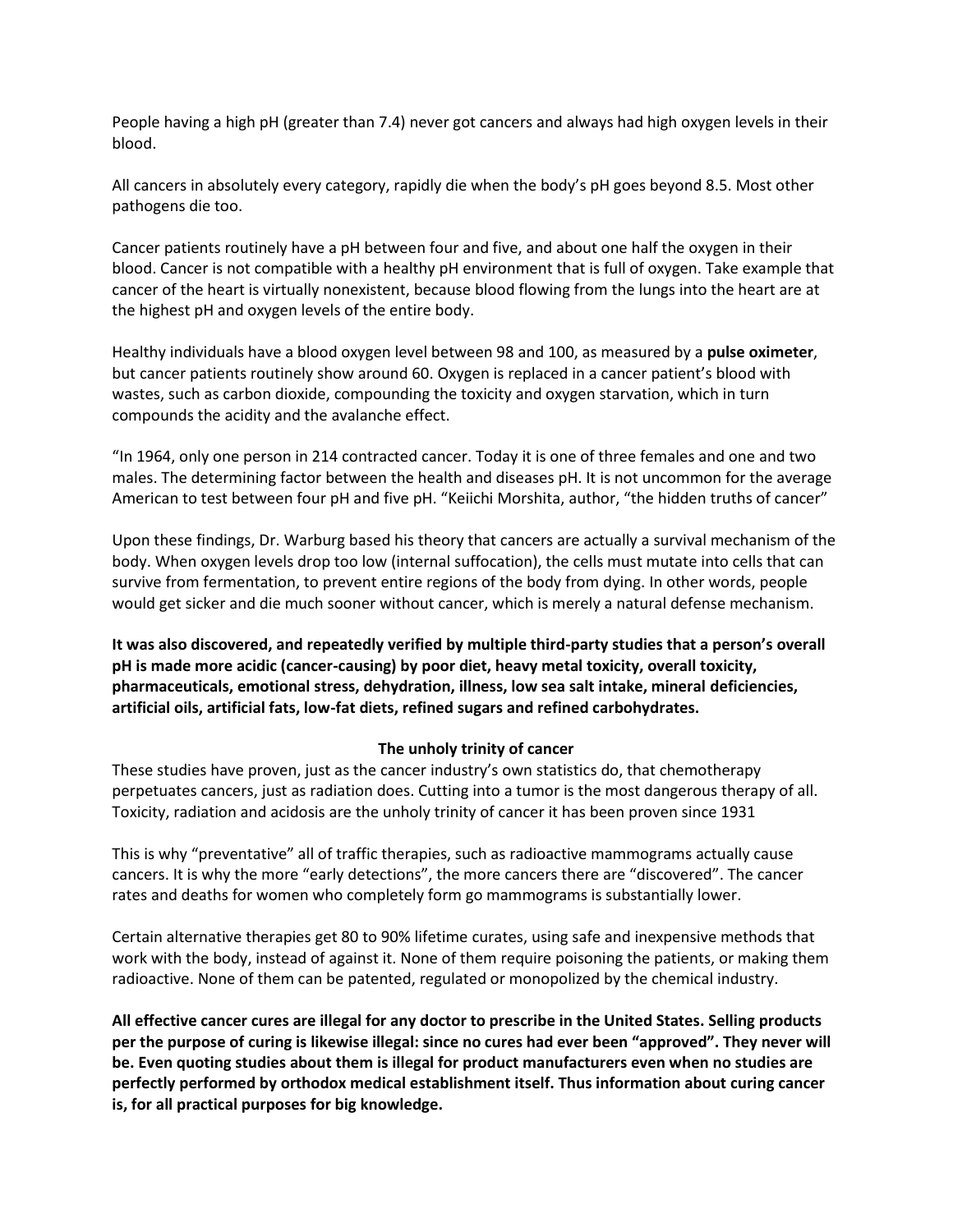#### **Diet is important:**

*Most successful anticancer alternative therapies begin with diet and nutritional therapy, because ultimately, we really are what we eat. For him there, the various methodologies die voltage, but a common foundation for them is that anyone who is ingesting garbage cannot possibly hope to recover from a health crisis. Diet is generally the single most determinant of the body's pH; and therefore, of oxygen starvation. Acidosis is further exacerbated by a lack of critical mineral.*

Most cancer cures (not treatments for tumor symptoms) somehow involve adjusting the body's pH into the ideal alkaline state. In an alkaline state, human blood is rich in oxygen. Blood saturated with oxygen is typically poisonous to mutated cancer or fermenting cells. Oxygen is, of course, harmless to healthy cells and are properly newer stuff with antioxidants. This two points back to diet.

# **The cancer cure vitamin B-17 Laetrile**

"After presenting a rather effective lecture on vitamin B-17 and cancer, the windshield was shot out of my car on the road back in San Francisco. The next night the glass window in the tailgate was shot out 300 miles removed from the first shooting. The police said maybe someone is trying to tell you something." Ernst Krebs, B-17 discover

In 2007, bitter almonds (not regular almonds) were becoming a popular with alternative medicine due to their vitamin B-17 content. Health food store stop selling B-17 in the form of apricot seeds in 2002 due to armed FDA raids. The FDA openly banned apricot seeds, and the vitamin B-17 extract because it was successfully curing cancers as an "unapproved drug."

The British government suit followed suit into the very same thing during 2002. People in both countries were arrested and charged for merely selling organic apricot seeds, a carrier of B-17 also known as Laetrile.

"In a good report on Laetrile a.k.a. B-17 released by the center last June omitted some experiments that indicated that the drug might be an effective treatment for treating cancer there has been a cover-up." New York Times November 24, 1977

Bitter almonds were later discovered to be a higher source of vitamin B-17. B-17 or Laetrile is deficiency in today's modern food. Due to its effectiveness, regulators will not officially recognize B-17 as a vitamin or nutrient.

The reason for the exploding popularity of vitamin B-17, and thereby bitter almonds, was due to the fact that vitamin B-17 has dramatic and miraculous cancer killing properties. While alternative medicine has had effective and non-toxic cancer cures since the 1930s, the new vitamin really looked like a magic bullet. Source "a world without cancer "

There were reports everywhere of cancers being killed merely from patients eating keeping servants of bitter almonds daily. Soon there would be Almond extracts and capsules, so the same patients would need only to take one cheap, non-toxic pill per day. It did not bode well for the pharmaceutical industry. Hundreds of billions of dollars were about to be lost.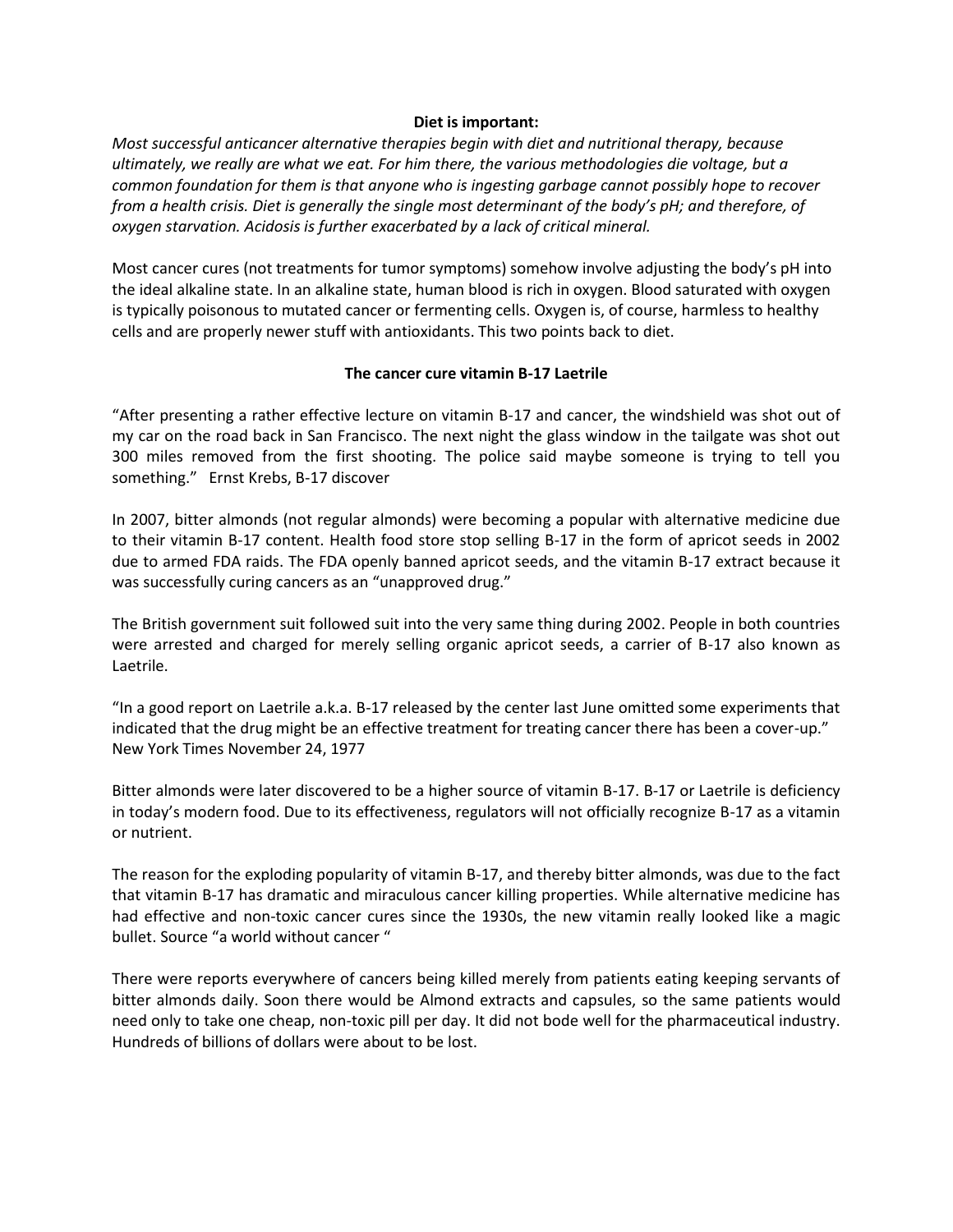Bound tightly inside B-17 is a tiny amount of cyanide that is kept neutralized by its other constituents. When B-17 comes into contact with cancer cells, it drops its "payload" of cyanide: specifically targeting those cells. It is unknown exactly why this reaction takes place, or why only cancer cells get the deadly "payload".

In September 2007, during the heyday of B-17 cures, the FDA concocted that raw almonds had been linked to salmonella outbreaks in five years and that all types of almonds needed to be pasteurized, because almonds were suddenly a dire threat to the nation's health.

The required pasteurization brings only one significant change to the almonds. It neutralizes the vitamin B-17 and bitter almonds, just as the FDA had planned. The highest source of B-17 the bitter almond tree had already been banned from the United States in 1995. Doctors who prescribed Laetrile are required to report themselves to the FDA for "monitoring".

Almonds are contraband in the United States to protect US citizens. If you see any almonds in the United States that are labeled as "raw" then you can be fairly certain that the company is producing them is "lying" and is unethical. Due to the FDA intervention, most almonds in the **US are pasteurized with propylene oxide. Propylene oxide is a known carcinogen and it is on California's prop 65 list of chemicals known to cause both cancer and reproductive harm.**

The majority of almonds sold in the US are now not only naturally neutralized, but contain dangerous chemical carcinogenic toxins as well, due to the chemical pasteurization process. This includes most almonds that are falsely marketed as "organic" and "raw"

*According to the FDA, bitter almonds are "poisonous", but somehow they became dangerous only after it was discovered that they contain the cancer destroying vitamin B-17. Bitter almonds had been eaten by humanity during the previous 9000 years of history without any verifiable deaths, or any serious health problems.*

The FDA widely publicized one case of death by bitter almonds, but upon investigation, it appeared that the child had actually been killed by the hospital's chemotherapy. Both the autopsy report and the press release, conveniently omitted the year of chemotherapy.

# **Warning notice when using B-17**

When using B-17 Laetrile or any other alternative therapy to save your child, it is prudent to be careful discussing such things with a regular doctor, because he may tell **Child protective services** that you are *"medically neglecting your child" you have been warned*!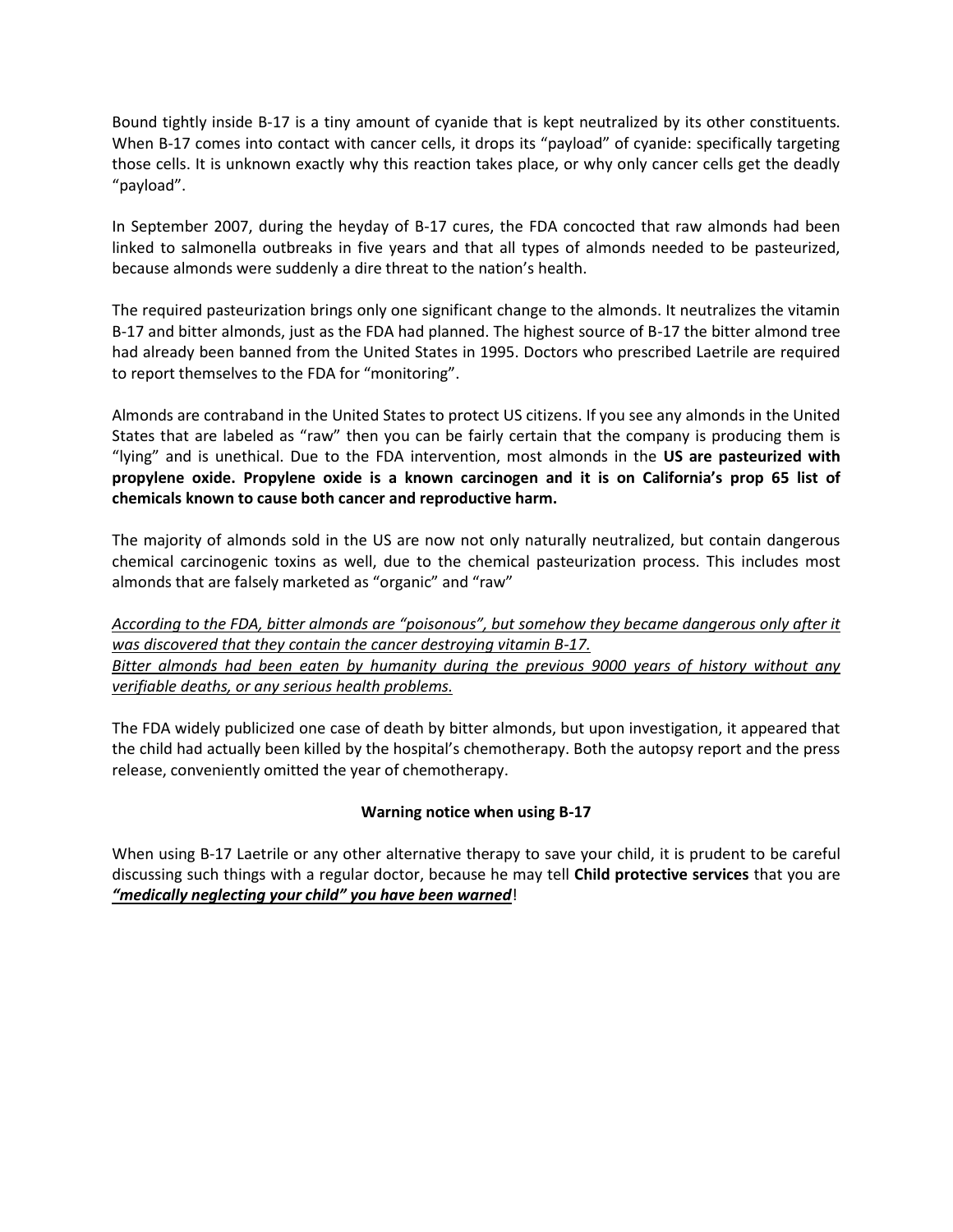### **Cancer cure: The Budwig protocol**

'I have had the answer to cancer, but the American doctors won't listen. They come here it is or by methods and are impressed. Then they want to make a special deal so they can take it home and make a lot of money. I won't do it, so I am blackballed in every country." Dr. Johanna Budwig, M.D.

She left the world in 1903, at the ripe age of 95, but she look like she was in her early 70s. She was nominated seven times for the Nobel prize in medicine.

**Budwig cured cancer:** not treated, but cured it in terminally ill patients: even patients which the establishment had surrendered to the fate, claimed were "untreatable", and gave a death sentence to. These were not specific or rare types of cancer either.

She cured whatever type of cancer that was thrown at her, and she did it relatively quickly, cheaply, and easily and permanently using non-toxic ingredients, which were without any side effects whatsoever. Her medicine actually made her patient stronger and her cure rate was over 90%, including the worst "terminal" cases. Her patients experience no side effects.

# **The most astonishing aspect is still being suppressed. Dr.Budwig's super weapons against cancer were common quark cheese and flaxseed of omega-3 oil.**

This simple formula combined with the Budwig diet pulls oxygen deep into the tissues, while stimulating shielding a body from oxidation and damage.

Any food that is high in essential sulfur proteins can be substituted for the quark cheese, such as organic unsweetened yogurt or plain cottage cheese.

**Budwig's surprisingly simple omega-3, plus sulfur proteins oxygenating formula was used in conjunction with one of the easiest and say cancer diets. Her diet protocol emphasized nourishing fats.**

**Dr. Johanna Budwig realized, just as Dr. October Warburg had, that the secret to beating cancer is that life-giving breath of God, oxygen. Te**chnically it's not that simple but it is almost that simple.

The real trick is getting oxygen back into the deep tissues, and retraining cells to "eat" it again. Dr. Budwig found a simple and clever way to oxygenate her patients better and faster than any other methods.

She also discovered that even the so-called healthy fat-free diets were huge part of the cancer problem. Her regimen eliminates the damaging usually doctor recommended artificial fats in foods from the diet that cause cellular oxygen starvation, and it replaces them with natural **healing foods and life-saving essential fatty acids.**

Along with the diet, Budwig protocol emphasizes the benefits of sunlight, the natural source of the anticancer vitamin D3, stress reduction and making peace with emotional issues.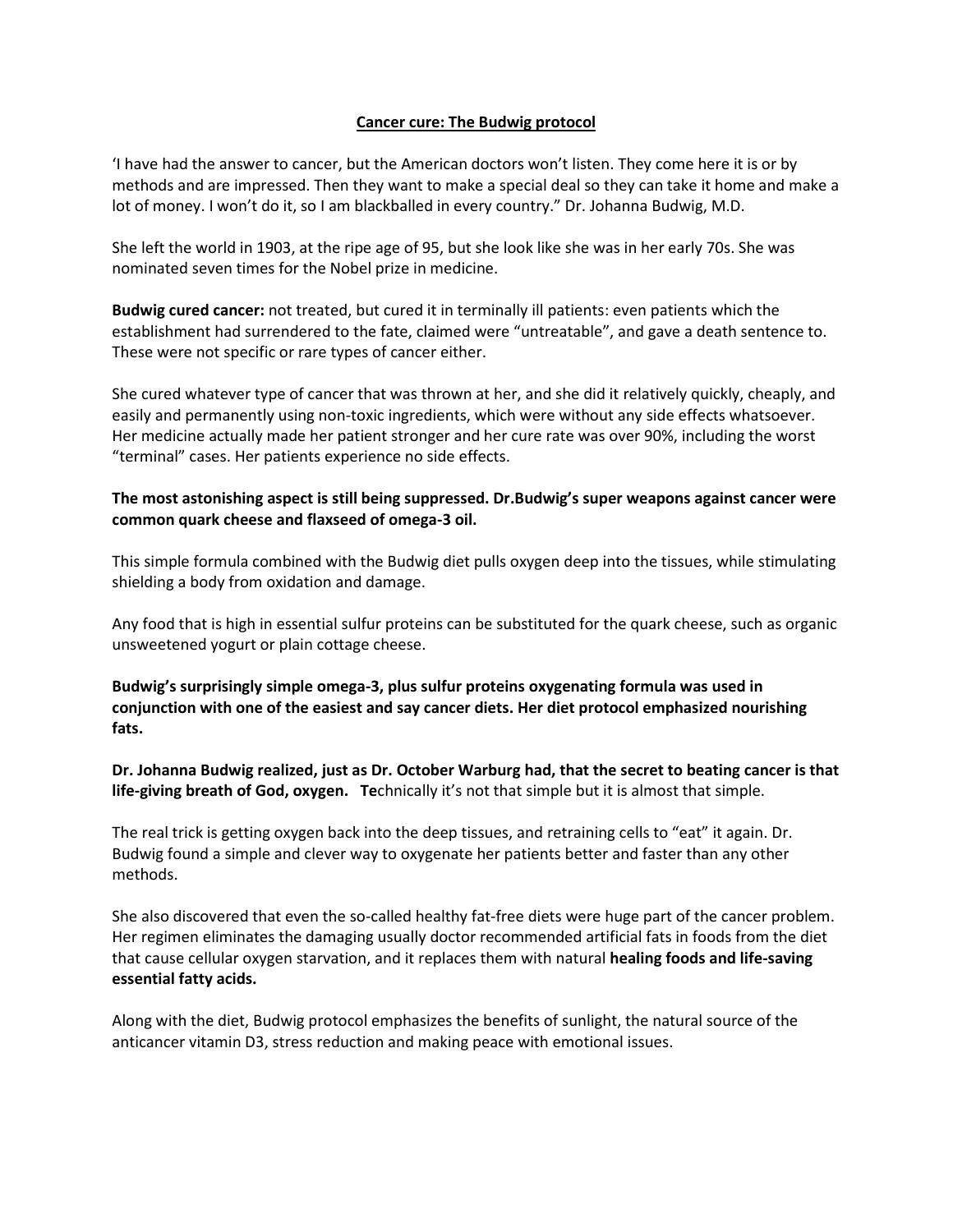"Without these fatty acids the respiratory enzymes cannot function and the person suffocates even when he or she is given oxygen-rich air. A deficiency in these highly unsaturated fatty acids impairs many vital functions. First of all, it decreases the person supply of available oxygen. We cannot survive without error and food; nor can we survive without these fatty acids. This has been proven long ago." Dr. Johanna Budwig

# **The Budwig protocol final notes:**

There are two stages of the Budwig protocol. #1 one of them is a natural medicine, which is a blend of something containing high amounts of sulfur proteins and flaxseed oil to provide omega-3 fatty acids.

Fish oil for omega-3 is avoided because of the risks of contamination and because the body will synthesize exactly the correct amount of omega-3 from flat flaxseed oil and give the right balance of omega-3 to Omega six.

The other stage of the protocol is the special diet emphasizing healthy foods and healthy fats. Dramatic results are usually seen within 90 days. Patients should continue the regimen for six months regardless of a lack of symptoms. The power of sunlight and vitamin D three and fighting cancers cannot be overstated.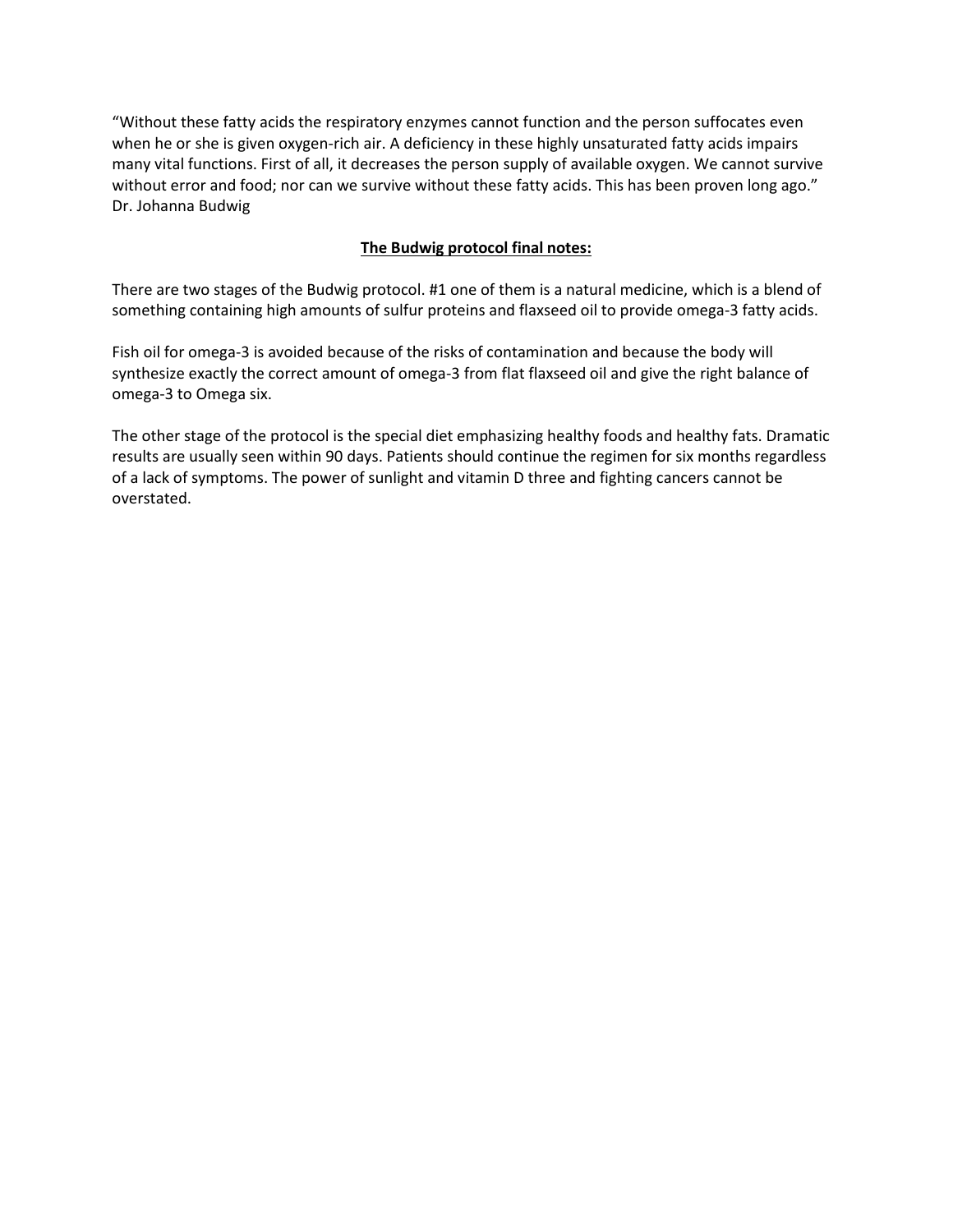### **Cancer cure: The Hoxsey Regimen**

Hoxsey anticancer regimen was created by a natural path Dr. Harry Hoxsey. The regimen was given to patients regardless of their ability to pay, as were all of the alternatives.

He is said to have been arrested more than any other doctor in history for "quackery". The juries from two separate trials acquitted him of medical fraud on the basis of finding overwhelming evidence that his methods were both safe and highly effective cures for cancer. None of Hoxsey's 10,000+ patients were willing to testify against him.

The district attorney of Dallas County who arrested Hoxie over 100 times, eventually went to Hoxie to get his own brothers cancer cured. The DA never bothered Hoxie again.

The AMA refused to examine the hot secure or evaluate it for either safety or efficacy, because they were afraid that it would "legitimize" Hoxsey's work. Real science does not fear investigation.

"When healing becomes a crime" by Kenna Ausubel, the amazing story of the Hoxsey clinics and the return of alternative therapies.

The AMA offer to buy the Hoxie formula Hoxie gave the condition that no patient could ever be refused, regardless of the ability to pay. The AMA refuse those terms. Then heavy attacks began when a mediabased smear campaign concerning Hoxie's "quackery". There were even attempts to murder him by sniper.

Eventually, thehoxsey cure was banned in the US and Hoxsey practitioners moved to Mexico in 1963 to escape US interference. Hordes of Americans "with terminal cancer" make a pilgrimage across the border to Mexico daily to get health freedom, and Hoxsey therapy.

The Hoxsey treatment averages and 80% cure rate, but of course, medical schools are afraid to touch it with official studies, due to it being banned by the FDA.

#### **The Hoxsey Regimine: Final Notes**

The Hoxsey regimen works with detoxification, and it rebuilds the immune system like a powerful supplement. It is combined with the special diet.

Ironically, the Hoxset regimen failed to work on Hoxie himself, so he eventually turned to orthodox medicine for his own cancer. He was dead within seven years. He died of liver toxicity from the chemotherapy drugs but in one last parting insult from the establishment his death was diagnosed to have been from "cancer".

# **Hoxsey internal formula:**

potassium iodide: 150 grains Licorice, alder, buckthorn and red clover - 20 mg root of burdock, stillingia, Berberis and poke 10 mg cascara and prickly ash 5 mg

Foods to be avoided; tomatoes, vinegar, crappy table salt, pork, alcohol sugar, white flour and shellfish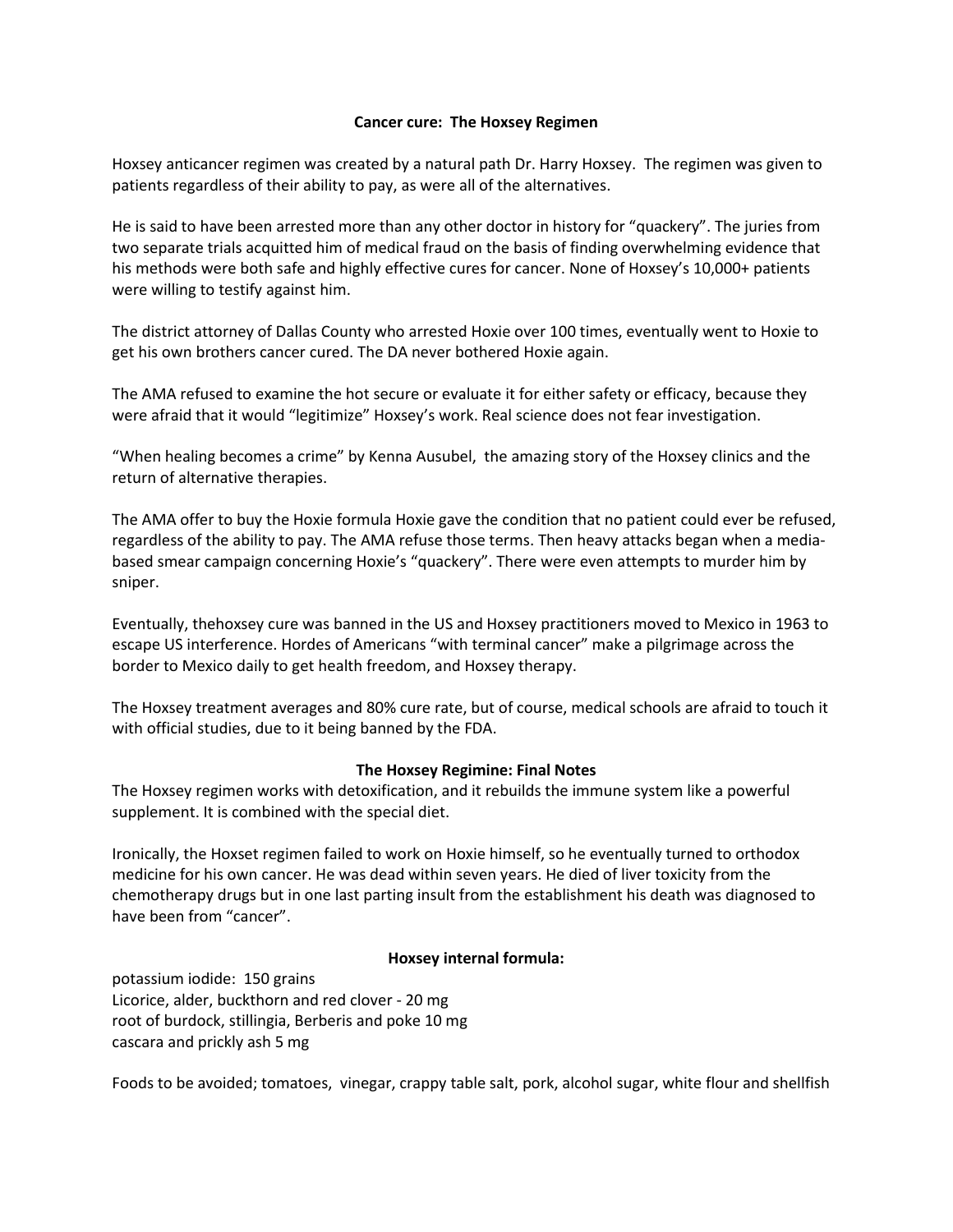# **Cancer Cure Vitamin C:**

in the early days of chiropractic therapy, the American Medical Association led a vicious campaign against vitamin C. Chiropractors maintain that vitamin C boosted the immune system and led to far fewer illnesses.

This was met by the AMA smear campaign against chiropractic therapy and vitamins. By FDA regulations vitamin C is still "not approved" therefore forbidden for cancer patients since there are "safety concerns."

Albert Szent-Guorgyi discovered vitamin C and won the Nobel Prize in 1937. He later reported that the American Medical Association had repeatedly attempted to shut down his research Institute.

Two-time Nobel Prize winner and biochemist, Linus Pauling, pioneered research concerning vitamin C's connection to cancers. Linus Pauling recommended that terminal cancer patients take 10 g of vitamin C per day, which is 220 times the meager "recommended daily allowance" by the FDA.

Mrs. Eva Helen Pauling and Linus Pauling worked with Scott as physician Ewen Cameron who was willing to test his theories on the premise that of vitamin C did no good, then it would at least do no harm.

From 1971 to 1979 Dr. Cameron treated 750 patients. Most of these patients had already been cast aside by mainstream medicine as "terminally ill".

They noticed that all of their patients lived much longer than anticipated, were relieved of pain, and some completely recovered with the vitamin C therapy alone. Another study in a single hospital found that patients who were treated with ascorbic acid or vitamin C lived an average of four times longer, whilst receiving exactly the same orthodox treatments.

The Journal of American medicine immediately censored the research of Polly and Cameron: so they authored the book "cancer in vitamin C".

The establishment and its big media partner has done everything in their power to suppress discoveries about nutrition and supplementation. These discoveries threaten the sick care and symptoms management industry.

# **Vitamin C therapy final notes:**

Vitamin C pioneer, Linus Pauling kept his own cancer in remission for 20 years with vitamin C alone. Ironically, he began using Orthodox radiation in his early 90s. It killed him in 1994 at the age of 93.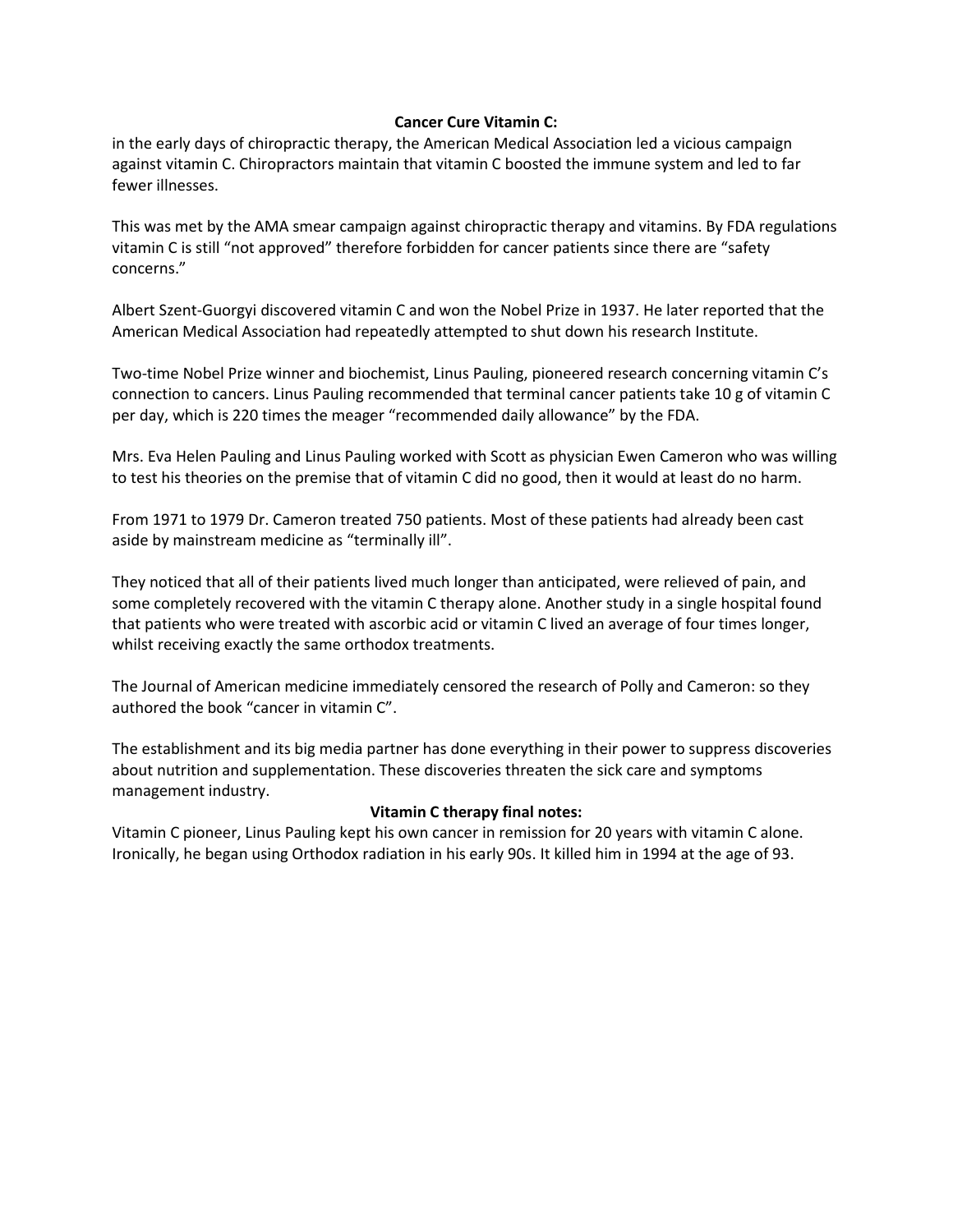#### **Cancer cure: Essiac Tea**

René Caisse was a Canadian nurse who discovered a herbal formula in 1922 that seem to have dramatic anticancer properties. Her formula was an ancient remedy from the American Indians, which she gave to people completely free of charge. She name the formula Essiac which is her name spelled backwards.

Herbal tea was made from: burdock root, sheep sorrel, slippery elm and turkey rhubarb,

The war with the medical establishment immediately began once she opened the clinic. The Department of Health and welfare at Ottawa sent people to arrest her for practicing without a license, but the doctors involved in the case refuse to cooperate. The prestigious doctors that she had been working with including Dr. Charles Brusch MD of Cambridge Massachusetts likewise offered credence to her work.

Those who were involved in the attempts to arrest René arranged for a study to test her herbal tea on mice in order to publicly discredit her work. The Essiac tea treated mice survived longer with the Esscaic Therapy then they had with any other past cancer treatment study.

In 1938 René Casisse went before the Canadian medical legislature with the intent of getting her teeth legalized or approved. She lost by three votes, after a large portion of the evidence that she submitted was arbitrarily rejected. The Canadian medical establishment claimed that all of her cured patients must have first received a false diagnosis by some coincidence. After having a nervous breakdown René decided to grant her own herbs and to help people from her own basement with the full risk of arrest.

Meanwhile Canadian patient sued the medical establishment, demanding their human rights to the treatments of their choice. Nurse Caisse continued to provide free treatments in her basement and she died at the age of 90 in 1978.

# **Essiac Tea: final notes**

Essiac "tea" is not actually a Tea. It is a group of herbs that are dried, ground and boiled in water. After boiling the formula should be left alone for 12 hours minimum, without removing or straining any of the ingredients. Finally, the formula is strained and warmed for internal consumption.

Avoid using plastic and aluminum while preparing the formula or storing it if a green mold appears then discard. Sunlight exposure weakens its therapeutic value. Do not freeze it.

There is no official diet with this classic Essiac therapy, but the makers of this presentation strongly recommend following the Budwig diet. The Budwig diet is too lengthy to be included in this movie but more information can be found at [www.healthwyze.org.](http://www.healthwyze.org/) The Budwig protocol and Essiac Tea can be safely used together and probably should be.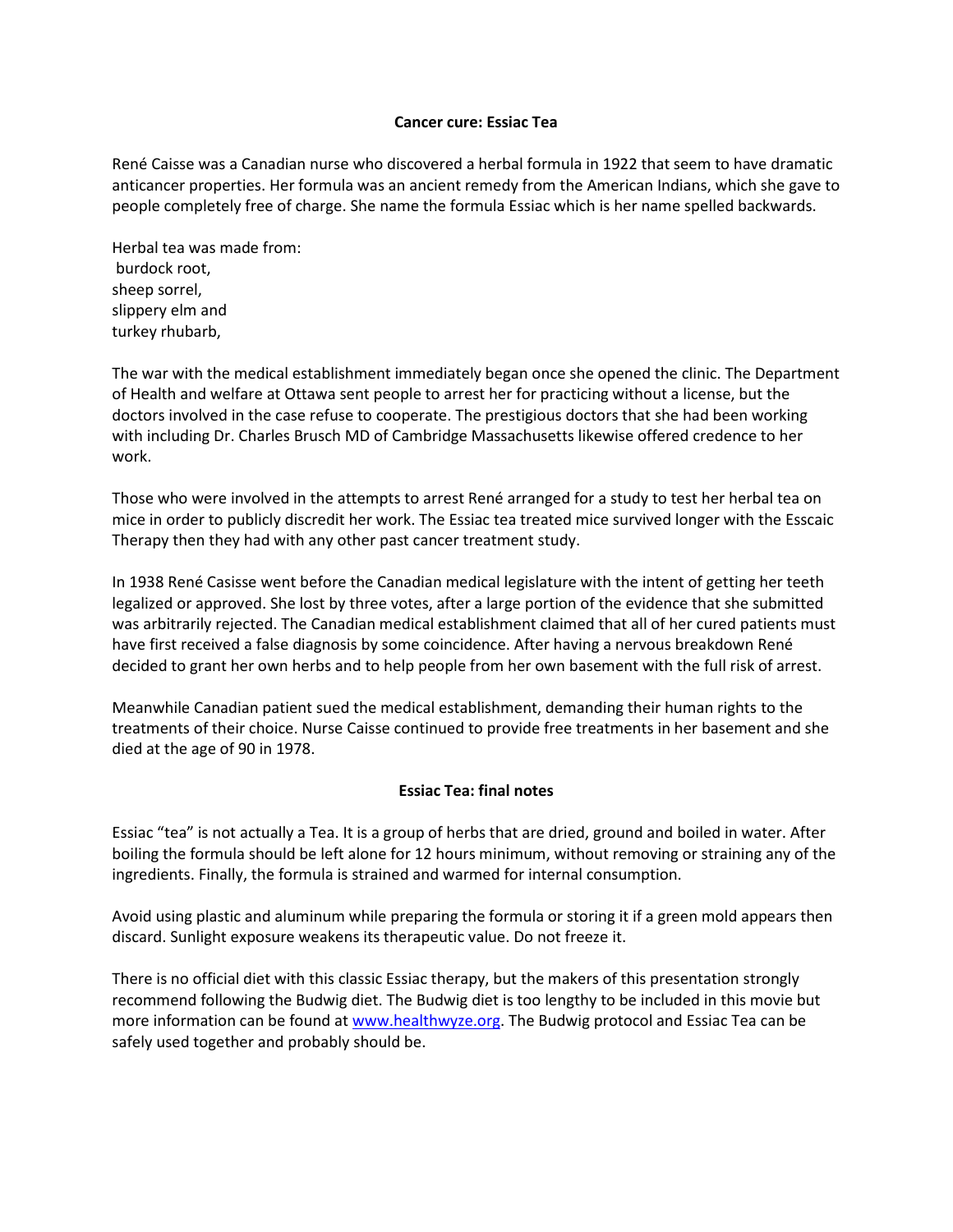### **Cancer cure: Gerson therapy**

Based on the book "The Gerson miracle".

Dr. Max Gerson MD was born in Wongrowitz Germany in 1881. He developed a diet that would prevent headaches. This diet unwittingly cured one of his patients of skin tuberculosis. He continued to study nutrition as a medical therapy and he cured multiples people of skin tuberculosis using only food.

In a controlled trial at Munich University Hospital, 446 out of 450 patients with skin tuberculosis 99% were treated with Gerson diet recovered completely.

He soon became friends with the Nobel Prize winner Albert Schweitzer M.D. by carrying Albert's wife of lung tuberculosis. All mainstream treatments had failed.

Dr. Gerson fled Germany to America in 1936 when the Nazi party began arresting Jews. In 1938 Gerson was licensed to practice medicine in New York City. He cured hundreds of patients of cancer. Most of those patients had already been discarded by the mainstream medicine as hopeless and terminal cases.

In 1958 Gerson published "a cancer therapy: results of 50 cases", which he details his theories, treatments and results.

The Gerson treatment plan is a less aggressive and more difficult than most successful anticancer therapies because only nutritional therapy is used most of the time. It is difficult to find statistical information about its success with average cancer patients, but terminal patients reportedly have over a 50% recovery rate.

# **Gerson Therapay: final notes**

The diet plan consists of organically grown fruits and vegetables, fresh raw juice, 8 ounces every hour 13 times per day, three vegetarian meals and a potassium compound with vitamin B12 and vitamin C.

The amount of potassium B-12 and vitamin C that is used depends on the patient type of cancer and how advanced the cancer is. The ratios are explained in the book "healing the Gerson way" by Dr. Gerson's daughter, Charlotte Gerson. The Gerson Institute may also be contacted for more information [www.gerson.org.](http://www.gerson.org/)

For the very worst terminal cases, coffee and chamomile enemas are used, which apparently have a surprising rejuvenating effect on cancer patients.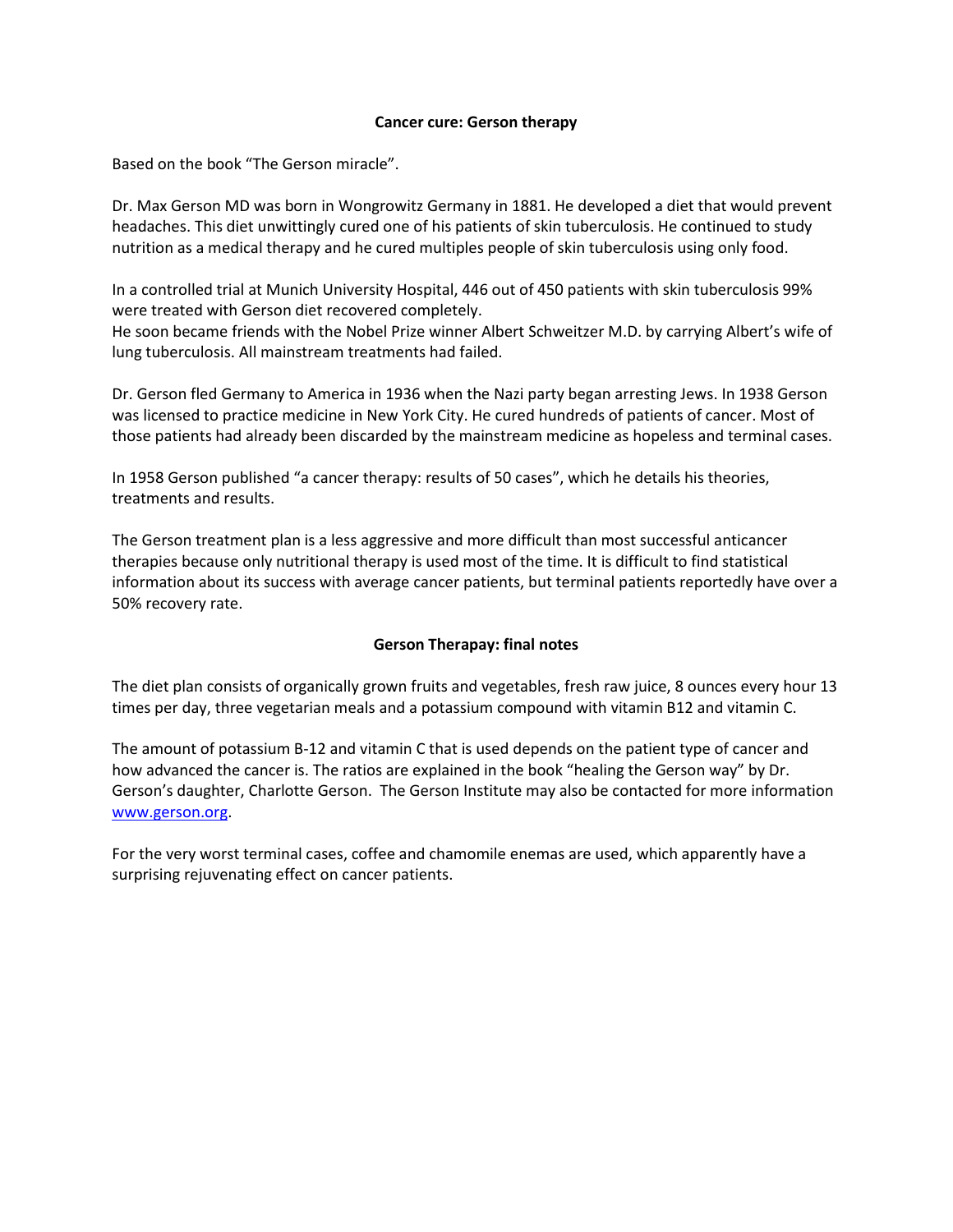# **Cancer Cure: Oxygen/Ozone Therapy**

Since the discoveries of Dr. Otto Warburg relating to the cause of cancer as a lack of oxygen in the cells, methods for increasing oxygenation have been studied extensively.

Ozone therapy is now considered a mainstream medical treatment in Germany for a variety of conditions including cancer, stroke, eczema, gangrene and herpes. Yet, in the United States, Rockefellers American Cancer Society maintains that ozone is untested and therefore must not be used to help cancer patients. They have adopted the official stance in 1993 and have not changed it, despite the research that has demonstrated efficacy.

# **Oxygen ozone therapy final notes**

Cancer patients with terminal cases of cancer can get hydrogen peroxide intravenous drip from an alternative or interrogative medical practitioner.

Patients with less severe cases may consume small amounts of 3% food grade hydrogen peroxide several times a day alongside other alternative treatment plans.

Ozone generators can also help provide increased levels of oxygen to the lung.

Liquid chlorophyll can also be consumed as a supplement to the diet.

"The Lord hath created medicines out of the earth and he is wise and will not support them" Ecclesiastes 38:4

"And the fruit thereof shall be for food in the lease shall be thereof for healing" Ezekiel 47:12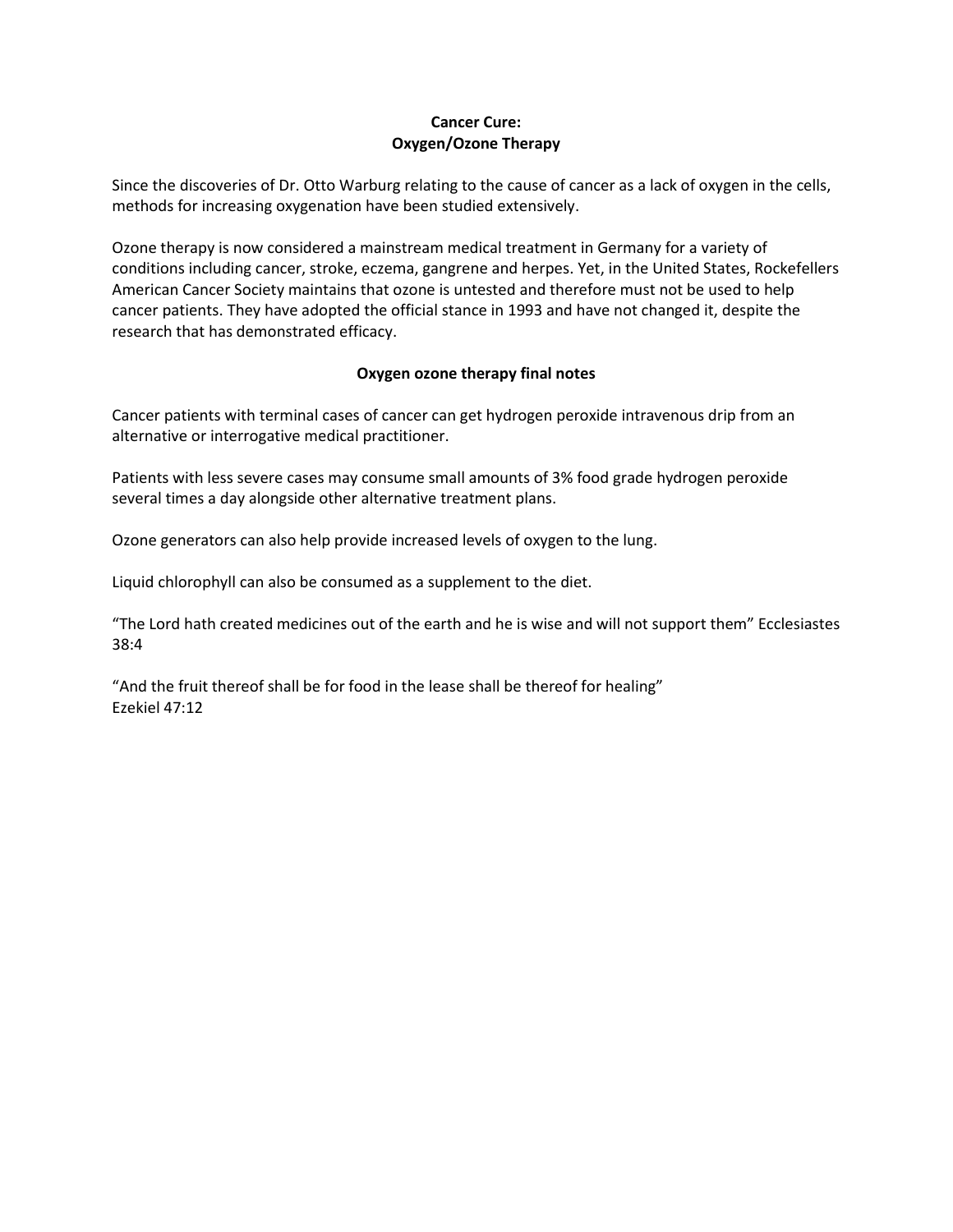In my research, Dr Johanna Budwig's name has been referred to on numerous occasions. The articles mentioned that Dr Budwig was using Organic Flaxseed Oil combined with Organic Low Fat Cottage Cheese in preventing and curing Cancer and Chronic Diseases. I would just shake my head in disbelief and, without giving it a second thought, move onto other research. I was not willing to take the time to investigate this protocol. It did not make any sense to me how this could possibly work. That was a big mistake on my part.

If you are researching this website for a loved one, family member, or a friend who is suffering from a terminal or chronic disease this is one of the most important pieces of information I have come across during thousands of hours of research. Please take the time to read this carefully as this can be a life saving protocol.

If you are already familiar with the science on how the Budwig Diet works you may scroll directly down to (The Budwig Protocol and Diet Plan). There it will guide you in what to purchase and how to mix the organic flax oil and organic low fat cottage cheese as well as some explanation to the diet.

To understand the full diet her book will have to be purchased. In Dr Budwig's protocol there is much more than just flax oil and cottage cheese. If you are just now hearing about this protocol for the first time you need to read this paper in it's entirety to understand how this protocol works in healing your body. This is a very, very powerful protocol when done properly and has healed thousands of people with chronic and terminal diseases.

One afternoon I decided to take the time to start researching Dr Budwig. I wanted to know who she was and learn more about her protocol. I had no idea that two months later, after reading three of her books translated from German to English, and combing the internet, I would still be looking at Dr Budwig's work. I was trying my best to understand this protocol so I could pass it along to others. I believe I now understand why it appears to work so well. The following is what my research revealed.

Dr Budwig was born in Germany in 1908. She passed away in 2003 at the age of 95. She has been referred to as a top European Cancer Research Scientist, Biochemist, Blood Specialist, German Pharmacologist, and Physicist. Dr Budwig was a seven-time Nobel Prize nominee.

In Germany in 1952 she was the Central Government's Senior Expert for fats and pharmaceutical drugs. She's considered one of the worlds leading authorities on fats and oils. Her research has shown the tremendous effects that commercially processed fats and oils have in destroying cell membranes and lowering the voltage in the cells of our bodies, which then result in chronic and terminal disease. What we have forgotten is that we are body electric.

The cells of our body fire electrically. They have a nucleus in the center of the cell which is positively charged, and the cell membrane, which is the outer lining of the cell, is negatively charged. We are all aware of how fats clog up our veins and arteries, and are the leading cause of heart attacks, but we never looked beyond the end of our noses to see how these very dangerous fats and oils are affecting the overall health of our minds and bodies at the cellular level.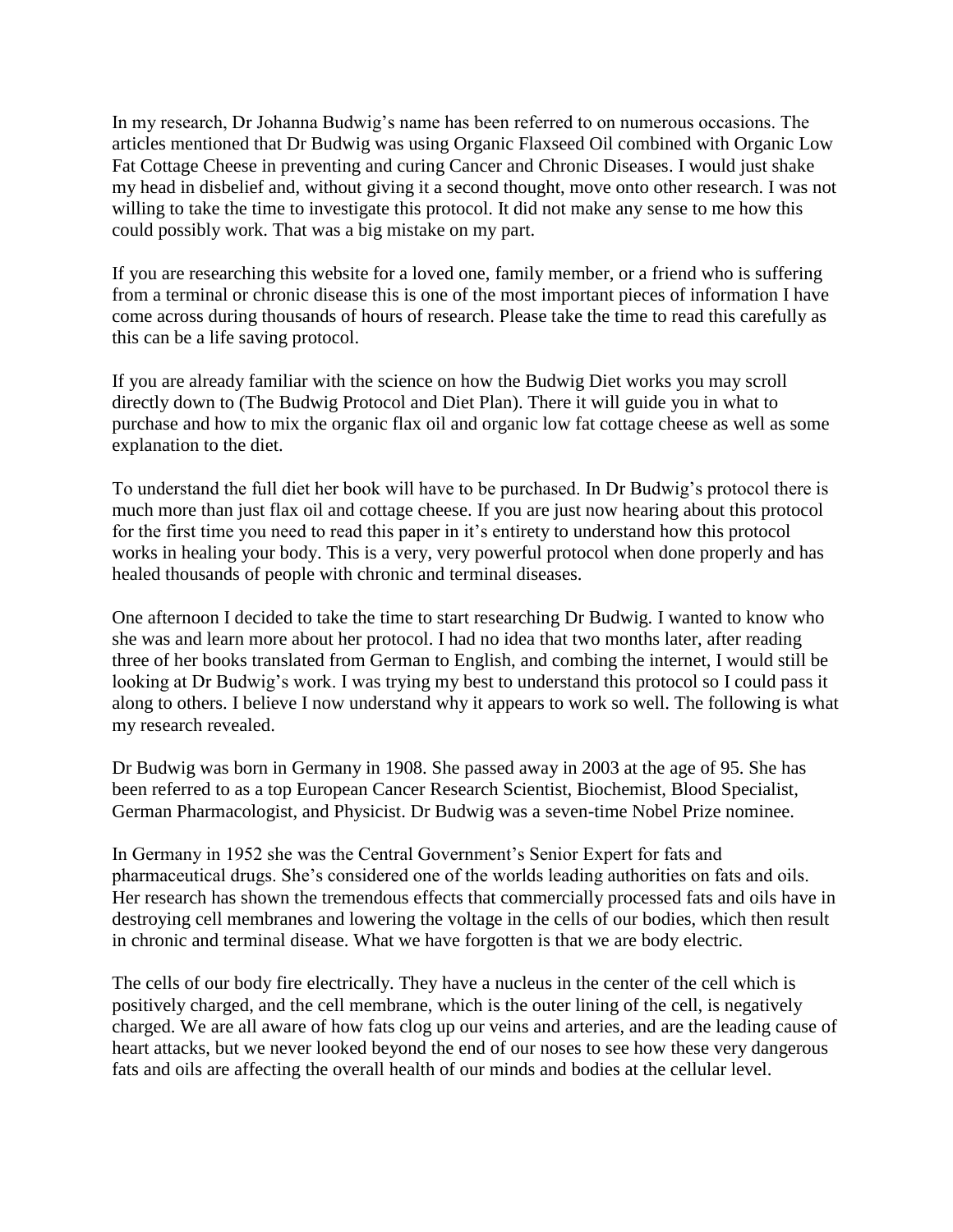Dr Budwig discovered that when unsaturated fats have been chemically treated that their unsaturated qualities are destroyed and the field of electrons removed. This Commercial Processing of fats destroys the field of electrons that the cell membranes (60-75 trillion cells) in our bodies must have to fire properly (i.e. function properly).

The fats ability to associate with protein and thereby to achieve water solubility in the fluids of the living body—all this is destroyed. As Dr Budwig put it, "the battery is dead because the electrons in these fats and oils recharge it." When the electrons are destroyed the fats are no longer active and cannot flow into the capillaries and through the fine capillary networks. This is when circulation problems arise.

Without the proper metabolism of fats in our bodies every vital function and every organ is affected. This includes the generation of new life and new cells. Our bodies produce over 500 million new cells daily. Dr Budwig points out that in growing new cells, there is a dipolarity between the electrically positive nucleus and the electrically negative cell membrane with it's high unsaturated fatty acids. During cell division the cell and new daughter cell must contain enough electron rich fatty acids in the cells surface area to divide off completely from the old cell. When this process is interrupted the body begins to die. In essence, these commercially processed fats and oils are shutting down the electrical field of the cells allowing chronic and terminal diseases to take hold of our bodies.

A very good example would be tumors. Dr Budwig noted that "The formation of tumors usually happens as follows. In those body areas which normally host many growth processes, such as in the skin and membranes, the glandular organs, for example, the liver and pancreas or the glands in the stomach and intestinal tract—it is here that the growth processes are brought to a stand still. Because the dipolarity is missing, due to the lack of electron rich highly unsaturated fat, the course of growth is disturbed—the surface-active fats are not present; the substance becomes inactive before the maturing and shedding process of the cells ever takes place, which results in the formation of tumors."

She pointed out that this can be reversed by providing the simple foods, cottage cheese and flax seed oil, which revises the stagnated growth processes. This naturally causes the tumor or tumors present to dissolve and the whole range of symptoms which indicate a "dead battery are cured." Dr Budwig did not believe in the use of growth inhibiting treatments such as chemotherapy or radiation. She was quoted as saying "I flat declare that the usual hospital treatments today, in a case of tumorous growth, most certainly leads to worsening of the disease or a speedier death, and in healthy people, quickly causes cancer."

Dr Budwig discovered that when she combined Flaxseed oil, with its' powerful healing nature of essential electron rich unsaturated fats, and cottage cheese, which is rich in sulfur protein, the chemical reaction produced makes the oil water soluble and easily absorbed into the cell membrane.

I found testimonials of people from around the world that had been diagnosed with terminal cancer (all types of cancer), sent home to die and were now actually cured and living healthy, normal lives. Not only had Dr Budwig been using her protocol for treating cancer in Europe, but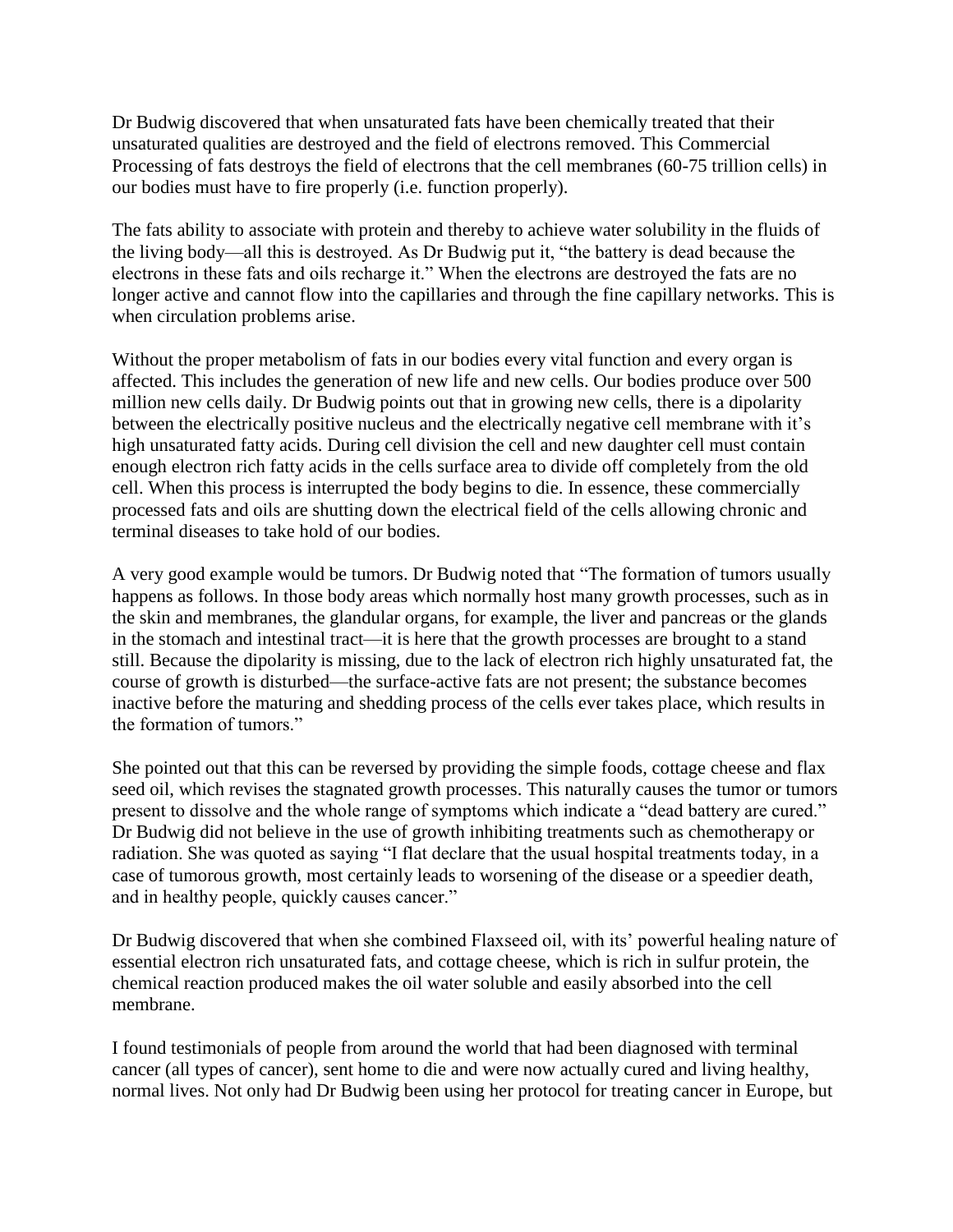she also treated other chronic diseases such as Arthritis, Heart Infarction, Irregular Heart Beat, Psoriasis, Eczema (other skin diseases), Immune Deficiency Syndromes (Multiple Sclerosis and other Auto Immune Diseases), Diabetes, Lungs (respiratory conditions), Stomach Ulcers, Liver, Prostate, Strokes, Brain Tumors, Brain (strengthens activity), Arteriosclerosis and other chronic diseases. Dr Budwig's protocol proved successful where orthodox traditional medicine was failing.

Since Dr Budwig mentioned strengthening of the brain, I believe not only Multiple Sclerosis, but also ALS "Lou Gehrig's Disease", Parkinson's disease, and Alzheimer's disease could also be significantly impacted with her protocol. I also believe that this protocol could have the greatest impact early into the disease, and could very possibly reverse these diseases entirely. Dr Budwig states, "A Swede has proved that (no brain function) can take place at all without three fold unsaturated fats. Without any doubt, every function of the brain—and this has been scientifically proved—needs the very easy activation effect of three fold unsaturated fats. The same applies to nerve functions and for regeneration within the muscle after strenuous muscle activity, in the so called oxidative recovery phase during sleep. This process requires the highly unsaturated, particularly electron-rich fatty acids in flax seed oil. So, when I wish to help a very sick patient, I must first give the most optimal oil I have. My opinion is flax seed oil."

Dr Budwig pointed out in her book that she often took very sick cancer patients from the hospital with only hours or a few days left to live and had very good results with her protocol, most of the time. I would assume some patients she worked with were too badly damaged by the Chemotherapy and Radiation treatments. She pointed out that in some of these patients she would start their therapy with an enema of 500CCs of an oil mixture and "that their subjective awareness of well being increased immediately."

She pointed out that many could not urinate, produce bowel movements, or when coughing were unable to bring up the mucous, but once the protocol was initiated this started reactivation of the vital functions and the patients immediately began feeling better. The Budwig diet appears to allow cancer cells to start breathing again.

Here are a couple of testimonials I found quite interesting and thought I would share with you. These testimonials were found in Cliff Beckwith's web site:

# **[Testimonials](http://www.whale.to/a/beckwith.html)**

Cliff's story and his recovery from Stage IV Prostate Cancer using Budwig's Protocol is also there along with other cancer testimonials including lung, colon, breast, ovarian, brain cancer and many more.

1. In a Christmas letter, Dec. 1993, we heard that a friend of ours in Wooster, Ohio, was having a bout with ovarian cancer. The blood test for that condition is GAC 125 and the normal is 35 or below. Her count was 75. Later I learned she'd visited my sister in September and was very apprehensive. She'd had about 4 rounds of chemo (i.e. many chemotherapy sessions) and couldn't take that. We sent information about Flaxseed oil in our Christmas letter.